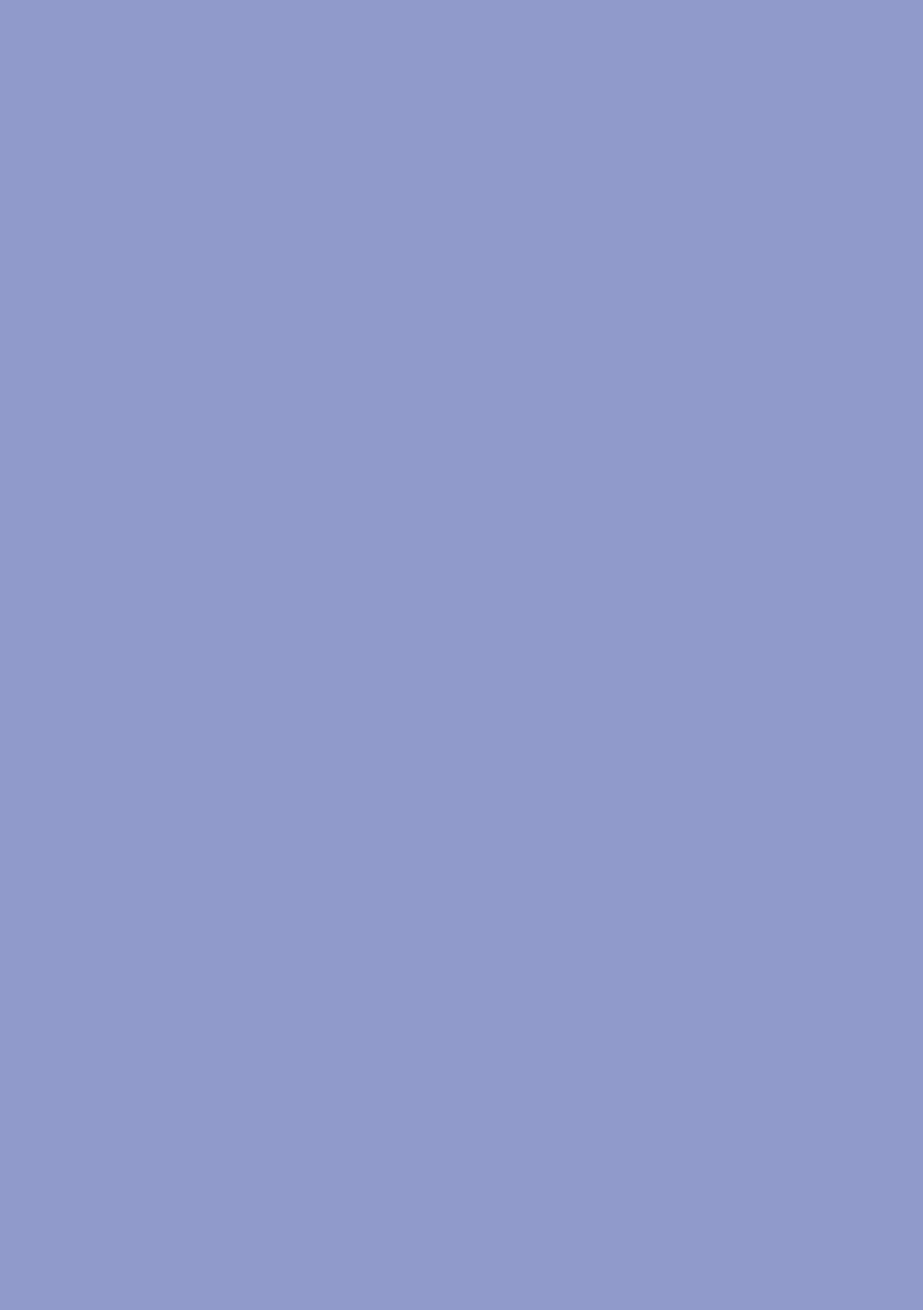

European Monitoring Centre<br>for Drugs and Drug Addiction

# DRUG POLICY  $\overline{\mathsf{L}}$

# Ireland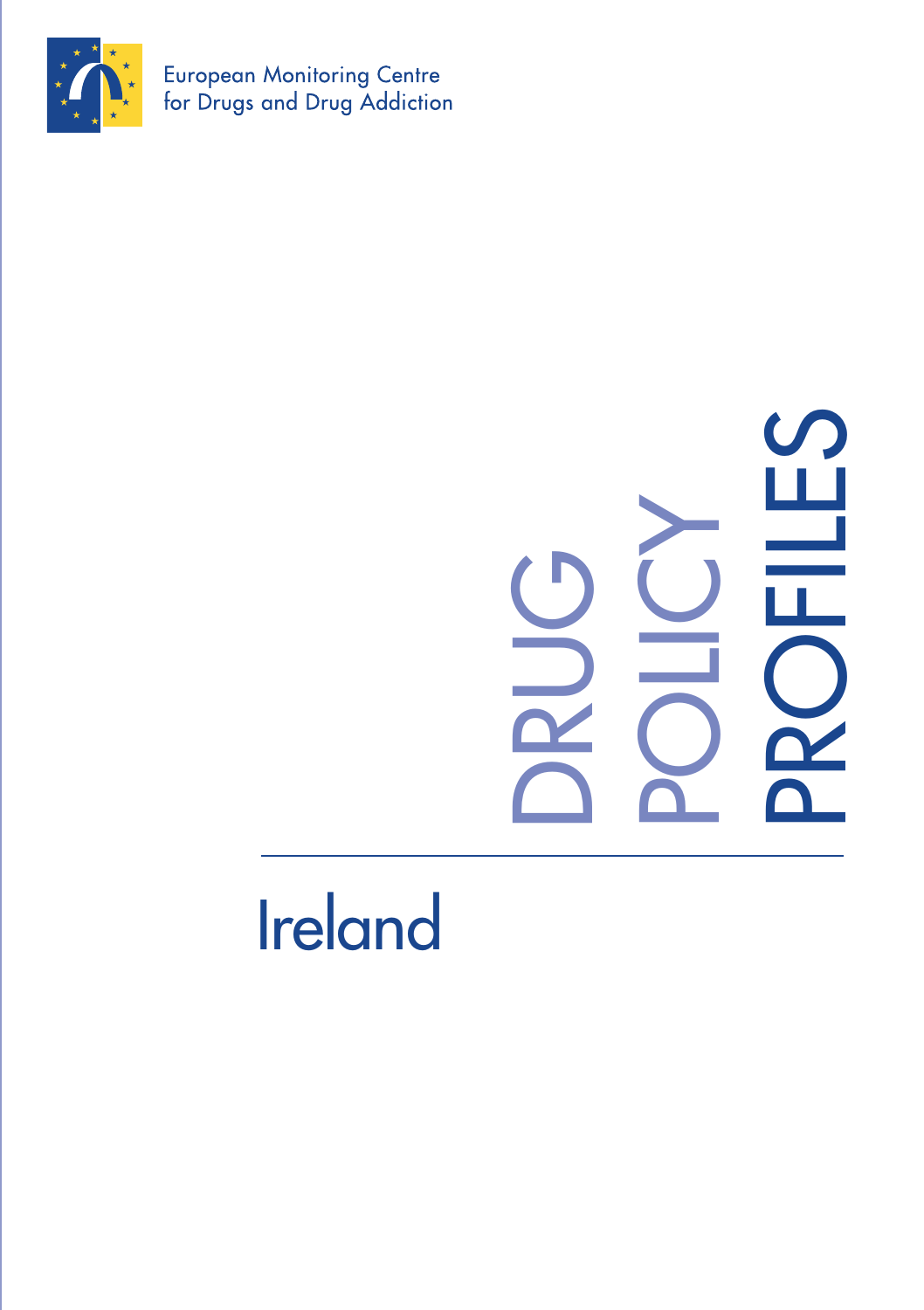#### Legal notice

This publication of the European Monitoring Centre for Drugs and Drug Addiction (EMCDDA) is protected by copyright. The EMCDDA accepts no responsibility or liability for any consequences arising from the use of the data contained in this document. The contents of this publication do not necessarily reflect the official opinions of the EMCDDA's partners, the EU Member States or any institution or agency of the European Union or European Communities.

A great deal of additional information on the European Union is available on the Internet. It can be accessed through the Europa server (http://europa.eu).

Europe Direct is a service to help you find answers to your questions about the European Union

Freephone number (\*): 00 800 6 7 8 9 10 11

(\*) Certain mobile telephone operators do not allow access to 00 800 numbers or these calls may be billed.

Cataloguing data can be found at the end of this publication.

Luxembourg: Publications Office of the European Union, 2013

ISBN 978-92-9168-566-0

doi:10.2810/75991

© European Monitoring Centre for Drugs and Drug Addiction, 2013

Reproduction is authorised provided the source is acknowledged.

*Printed in Portugal*

PRINTED ON WHITE CHLORINE–FREE PAPER



European Monitoring Centre<br>for Drugs and Drug Addiction

Cais do Sodré, 1249-289 Lisbon, Portugal Tel. +351 211210200 • info@emcdda.europa.eu • www.emcdda.europa.eu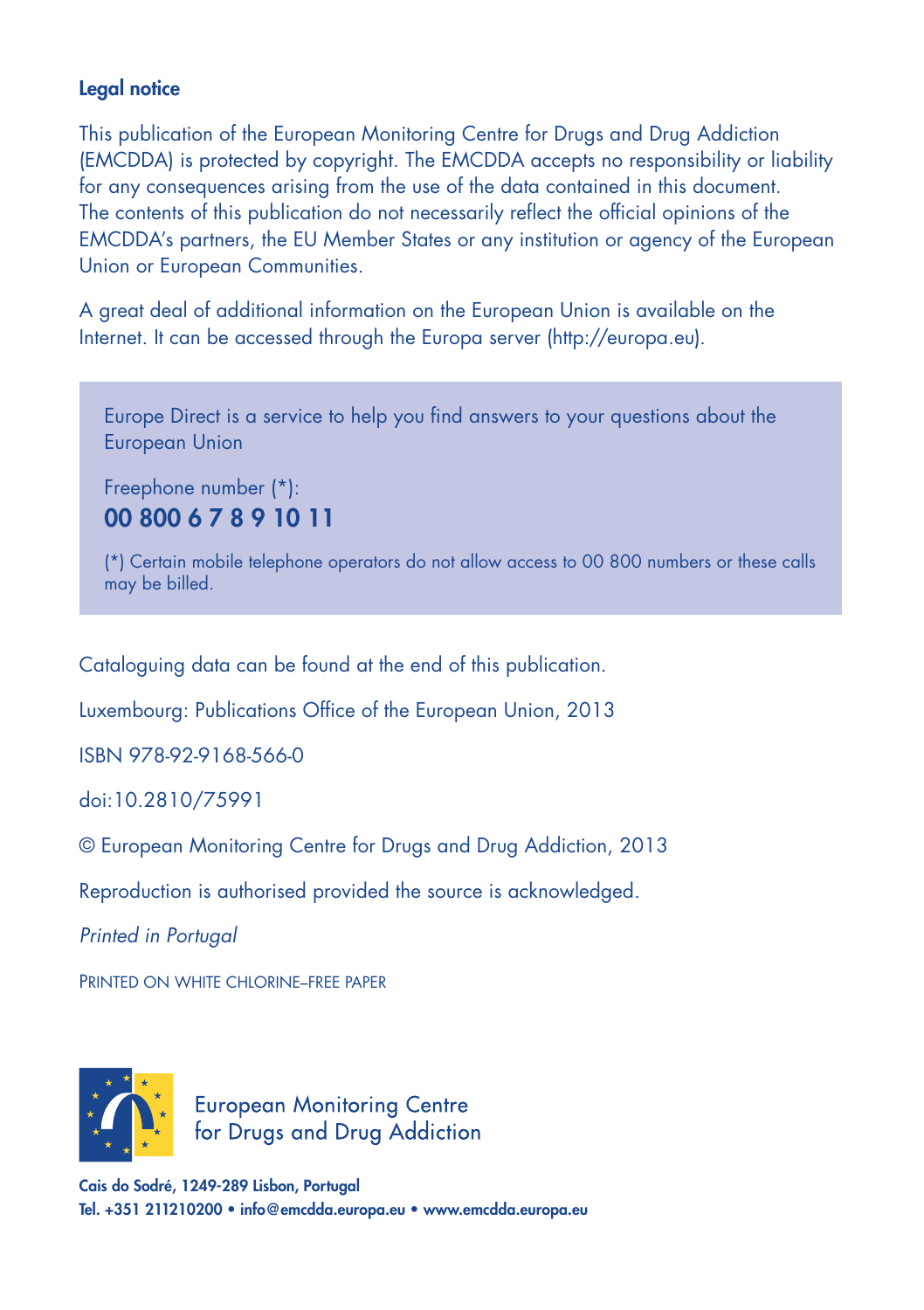| Introduction                                                    | 5  |
|-----------------------------------------------------------------|----|
| Developing Irish drug control, 1921-1979                        | 9  |
| Heroin use and the road towards a new drug policy,<br>1980-1995 | 13 |
| Changing policy frames and responses, 1996-2008                 | 17 |
| Extending the policy, 2009-2012                                 | 25 |
| Conclusions                                                     | 31 |
| References                                                      | 35 |
|                                                                 |    |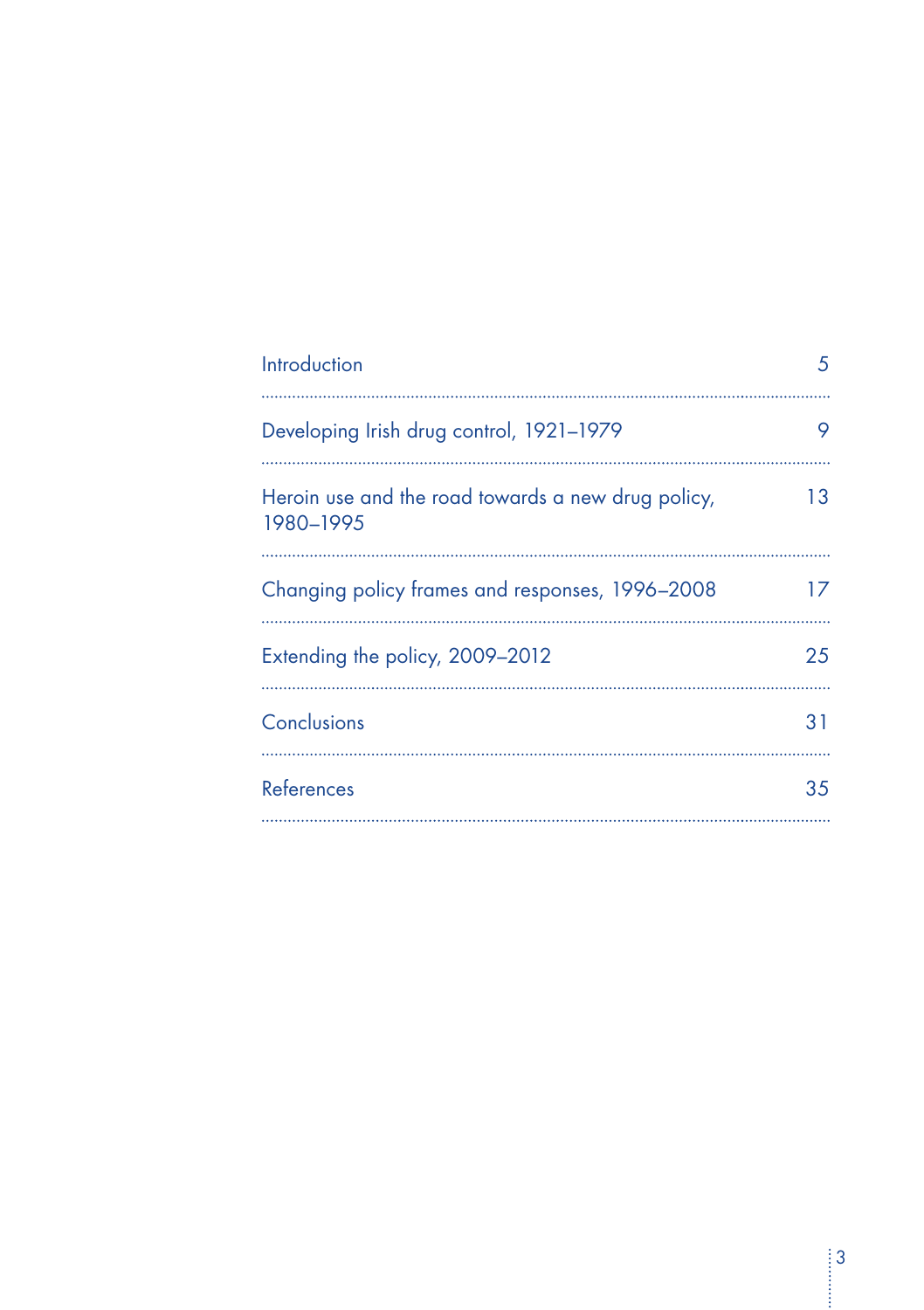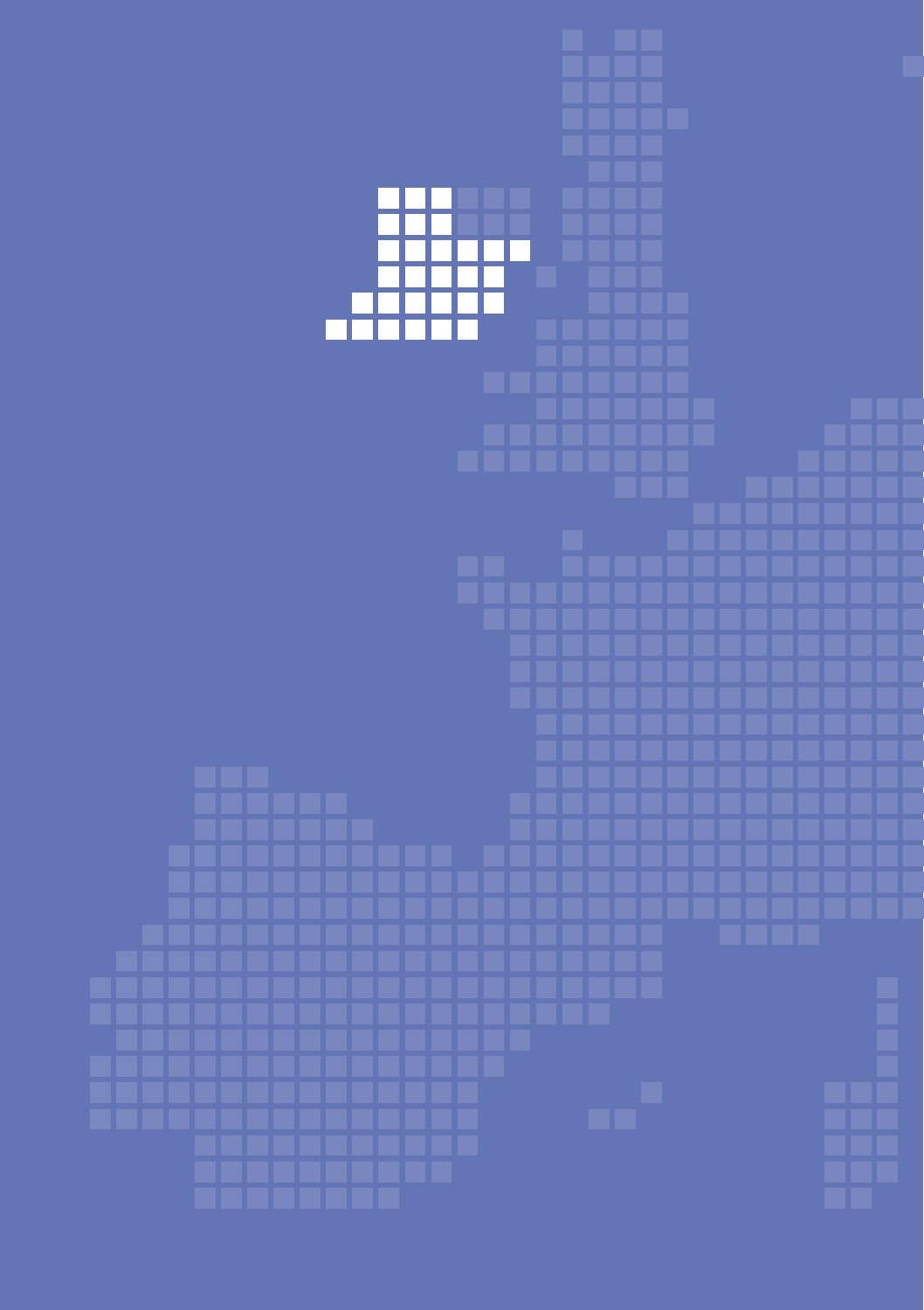## Introduction

The European Monitoring Centre for Drugs and Drug Addiction (EMCDDA) is publishing this series of profiles with the aim of describing some of the main characteristics of national drug policies in Europe and beyond. In contrast to other approaches, we do not attempt to assess these policies, but instead to outline their development and main features. Our objective is to help readers — from researchers to policymakers — gain a better understanding of the way in which countries control drugs and respond to drug-related security, social and health problems.

National drug policies are the result of the interaction of multiple factors, such as political and administrative structures, the role and influence of stakeholders, financial resources, the drug situation, other public policies (e.g. health, security) and international agreements. There is no model for how to combine these factors and assess their respective weight and interrelations. However, this should not prevent analysts from exploring the significant changes in these factors that may have shaped drug policy in the short and long term. This series uses a historical perspective to identify such drug policy changes. While some of these changes may have occurred in parallel in many countries because they were facing the same issues (e.g. the adoption of new UN conventions, HIV/AIDS epidemics, diffusion of new drugs), this series of policy profiles will also show that each country has its specific drug policy timeline.

This profile, the second in the series, describes the development of drug policy in Ireland. The evolution of illicit drug policy in Ireland has followed an interesting course, which bears similarities and differences with that experienced by other European countries. Below, we explore the national strategies, the legal context within which they operate, and the public funds spent, or committed, to implement them. The profile also describes the political bodies and mechanisms set up to coordinate the response to the multi-faceted problem of drug use. The profile puts this information in context by outlining the size, wealth and economic situation of the country as a whole, as well as the historical development of the current policy. One note of caution for the reader is that the availability of information and analysis is much greater in the area of demand reduction, as with most national and international drug policy studies, than in the area of supply reduction.

#### What is a drug policy?

The responses to this question range from 'all activities that are related to illicit drugs' to 'a set of principles or an ideology that conducts public action in this field (e.g. war on drugs, harm reduction)'. To prevent both a too large and a too restrictive approach, we will use here a definition that has been adapted from Kilpatrick's (2000) definition of public policies as: 'A system of laws, regulatory measures, courses of action and funding priorities concerning (illicit) psychoactive drugs and promulgated by a governmental entity or its representatives.'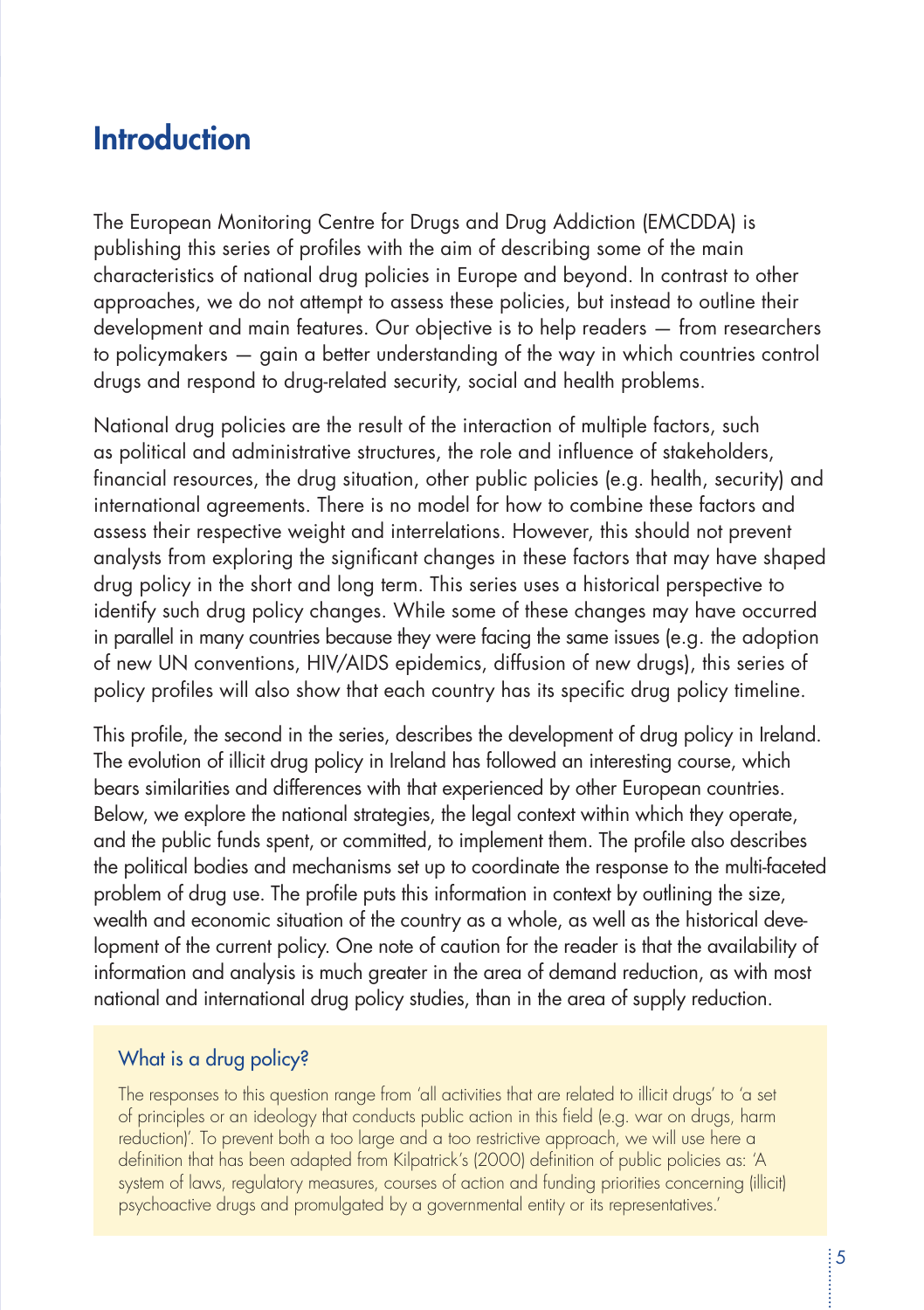# Ireland in figures

|                                                                              |           | Year        | <b>Ireland</b> | EU (27 countries) |
|------------------------------------------------------------------------------|-----------|-------------|----------------|-------------------|
| Population                                                                   |           | 2011        | 4480858        | 502 476 606 (P)   |
| Population by age class<br>(% of total population)                           | $15 - 24$ | 2011        | 11.7           |                   |
|                                                                              | $25 - 49$ |             | 38.5           |                   |
|                                                                              | $50 - 64$ |             | 16.3           |                   |
| GDP per capita in PPS (1)                                                    |           | 2010        | 128            | 100               |
| Total expenditure on social protection<br>$\frac{8}{6}$ of GDP $\frac{2}{3}$ |           | 2009        | 27.9           | 29.5(P)           |
| Unemployment rate (%) (3)                                                    |           | 2011        | 14.4           | 9.7               |
| Unemployment rate of population<br>aged under 25 years (%)                   |           | 2011        | 29.4           | 21.4              |
| Prison population rate<br>(per 100 000 of national population) (4)           |           | 2010        | 97.4           |                   |
| At risk of poverty rate $(\%)$ $(5)$                                         |           | 2010        | 16.1           | 16.4              |
| Political system                                                             |           | Centralised |                |                   |

- ( p ) Eurostat provisional value.
- ( <sup>1</sup>) Gross domestic product (GDP) is a measure of economic activity. It is defined as the value of all goods and services produced less the value of any goods or services used in their creation. The volume index of GDP per capita in purchasing power standards (PPS) is expressed in relation to the European Union (EU-27) average set to equal 100. If the index of a country is higher than 100, that country's level of GDP per head is higher than the EU average and vice versa.
- ( <sup>2</sup>) Expenditure on social protection contains: benefits, which consist of transfers in cash or in kind to households and individuals to relieve them of the burden of a defined set of risks or needs.
- ( <sup>3</sup>) Unemployment rates represent unemployed persons as a percentage of the labour force. Unemployed persons comprise those aged 15 to 74 who were: (a) without work during the reference week; (b) currently available for work; (c) actively seeking work.
- ( <sup>4</sup>) Situation in penal institutions on 1 September 2010.
- ( <sup>5</sup>) Share of persons aged 0+ with an equivalent disposable income below the at-risk-of-poverty threshold, which is set at 60% of the national median equivalised disposable income (after social transfers).

Source: EMCDDA Country overview — Ireland (http://www.emcdda.europa.eu/publications/country-overviews/ie)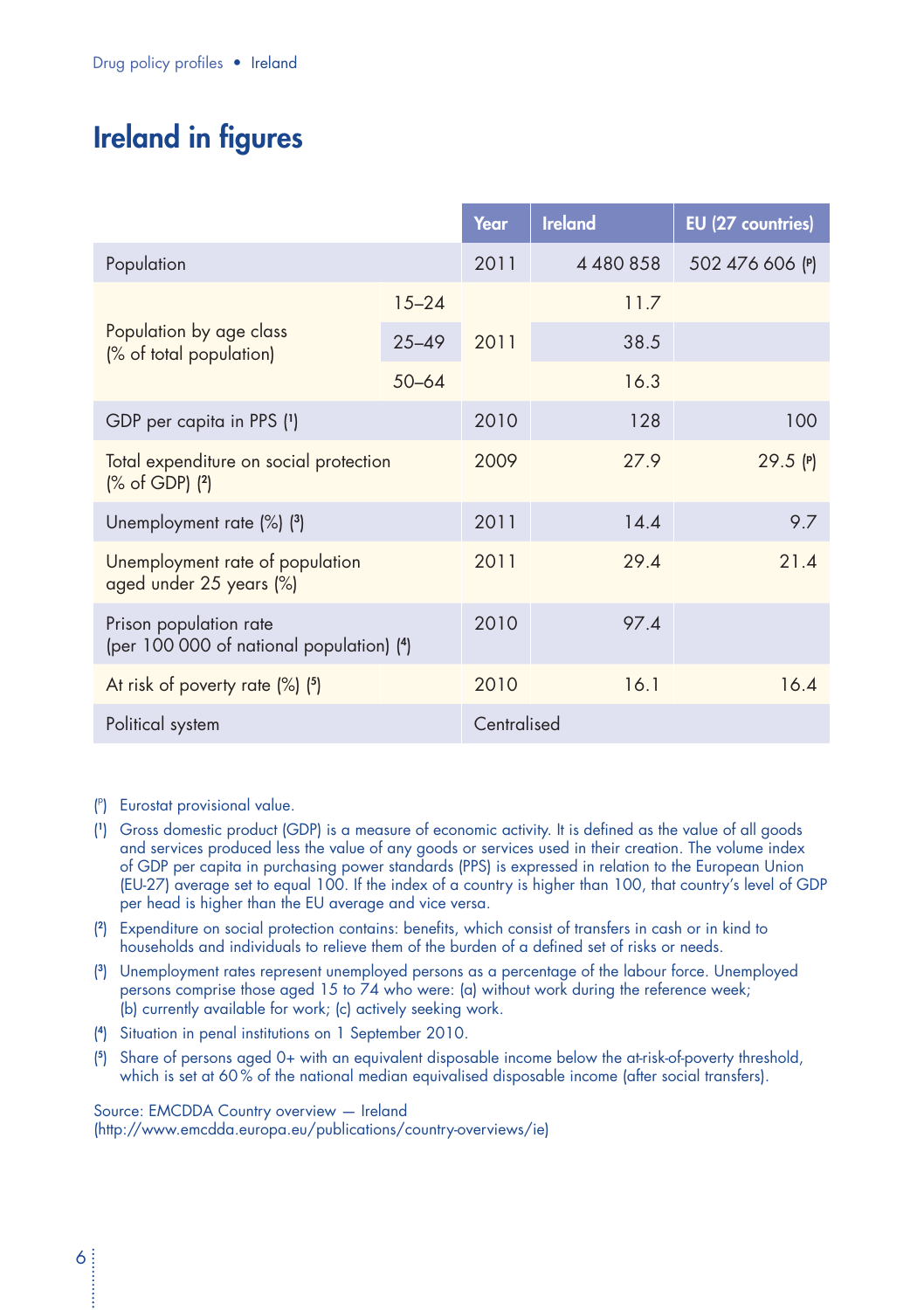# Policy timeline — key dates

| <b>International and EU developments</b>                                                      |      | <b>National developments</b>                                                             |  |  |
|-----------------------------------------------------------------------------------------------|------|------------------------------------------------------------------------------------------|--|--|
|                                                                                               | 1934 | Dangerous Drugs Act 1934                                                                 |  |  |
| UN Single Convention on Narcotic Drugs                                                        | 1961 |                                                                                          |  |  |
|                                                                                               | 1966 | Report of the Commission of Inquiry on<br>Mental Illness                                 |  |  |
| UN Convention on Psychotropic Substances                                                      | 1971 | Report of the Working Party on Drug Abuse                                                |  |  |
|                                                                                               | 1973 | Ireland joins the European<br><b>Economic Community</b>                                  |  |  |
|                                                                                               | 1977 | Misuse of Drugs Act 1977                                                                 |  |  |
|                                                                                               | 1983 | Report of Special Government Task Force on<br>Drug Abuse                                 |  |  |
|                                                                                               | 1984 | Misuse of Drugs Act 1984                                                                 |  |  |
| UN Convention Against Illicit Trafficking<br>in Narcotic Drugs and Psychotropic<br>Substances | 1988 |                                                                                          |  |  |
| European Plan to Combat Drugs                                                                 | 1990 |                                                                                          |  |  |
|                                                                                               | 1991 | Government Strategy to Prevent<br>Drug Misuse                                            |  |  |
| Report on the European Plan to<br>Combat Drugs                                                | 1992 |                                                                                          |  |  |
| EU Plan to Combat Drugs 1995-1999                                                             | 1995 |                                                                                          |  |  |
|                                                                                               | 1996 | First report of the Ministerial Task Force on<br>Measures to Reduce the Demand for Drugs |  |  |
|                                                                                               | 1997 | Local drugs task forces become operational                                               |  |  |
| UN General Assembly Special Session on<br>the World Drug Problem                              | 1998 |                                                                                          |  |  |
| EU Drugs Strategy 2000-04<br>EU Action Plan on Drugs 2000-04                                  | 2000 | National Advisory Committee on Drugs<br>established                                      |  |  |
|                                                                                               | 2001 | 'Building on experience: national drugs<br>strategy 2001-2008' launched                  |  |  |
|                                                                                               | 2004 | Mid-term review of the national drugs<br>strategy                                        |  |  |
| EU Drugs Strategy 2005-12<br>EU Drugs Action Plan 2005-08                                     | 2005 | Regional drugs task forces become<br>operational                                         |  |  |
|                                                                                               | 2007 | Report of the Working Group on Drugs<br>Rehabilitation                                   |  |  |
| EU Drugs Action Plan 2009-12                                                                  | 2009 | National Drugs Strategy (interim), 2009-16<br>launched                                   |  |  |
|                                                                                               | 2010 | Criminal Justice (Psychoactive Substances)<br>Act 2010 becomes law                       |  |  |
|                                                                                               | 2012 | Steering group report on a national<br>substance misuse strategy                         |  |  |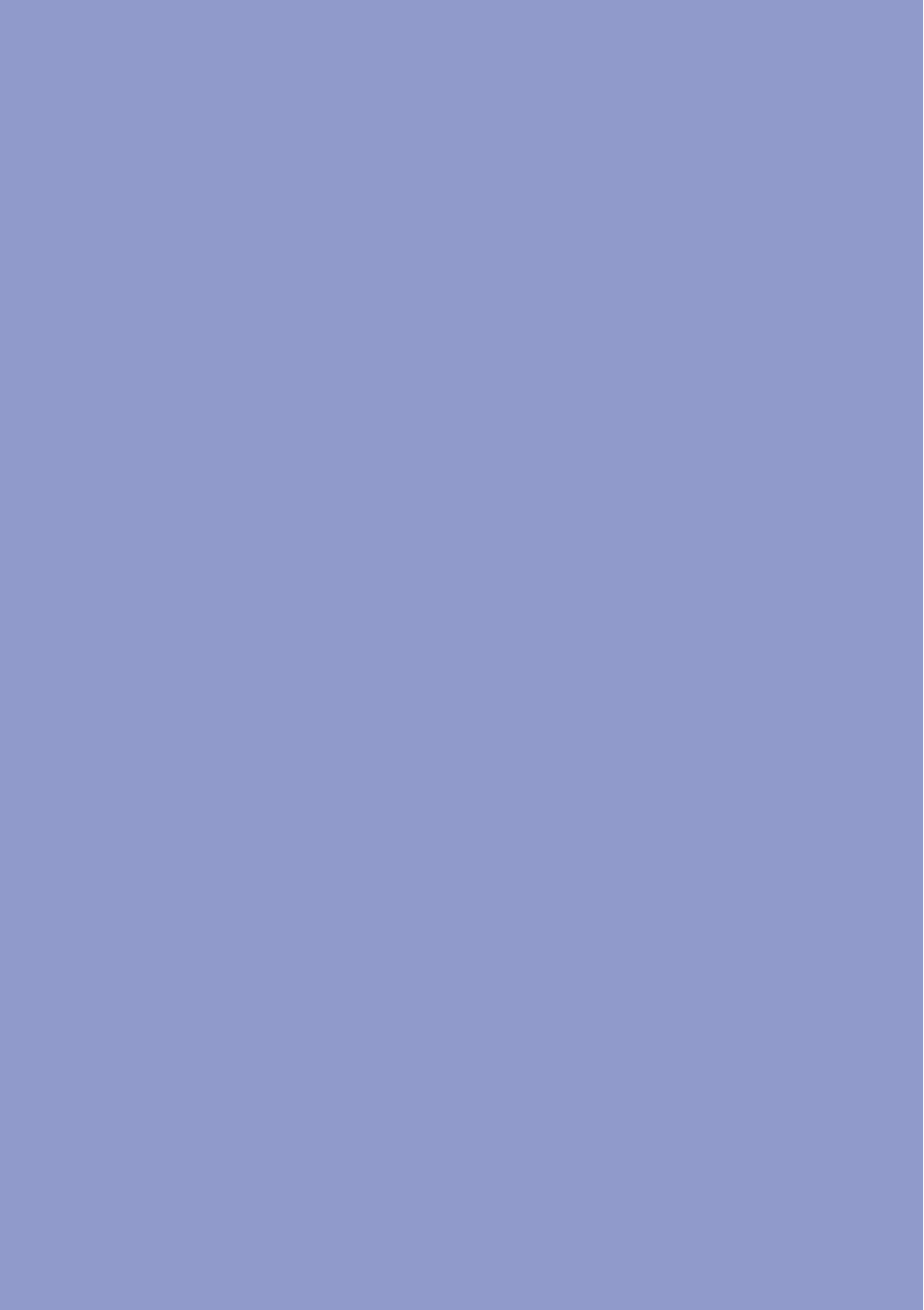# Developing Irish drug control, 1921–1979

Irish drug control legislation was enacted when the country was still part of the United Kingdom. The Poisons (Ireland) Act 1870 controlled the sale of a range of substances, initially including opium and morphine. The first central drug control law following the Anglo Irish Treaty in 1921, when 26 of Ireland's counties became politically independent, while six counties in Northern Ireland remained within the United Kingdom, was the Dangerous Drugs Act 1934. It was enacted to fulfil Ireland's obligations under the League of Nations Convention for the Limitation of the Manufacture of Narcotics of 1931. The law updated the system for regulating the availability of drugs, setting out record-keeping requirements for pharmacists and doctors and established unauthorised possession as an offence punishable by a fine, imprisonment or both (Working Party on Drug Abuse, 1971). A number of complementary regulations were adopted between the mid 1950s and mid 1960s in order to scale up drug control and respond to the emergence of new drugs, such as amphetamines, barbiturates and tranquilisers, and to the lack of adequate restrictions on the availability of medications based on them.

The Mental Treatment Act 1945 was the first legislation focusing on mental health issues, and it made specific reference to 'addicts' when setting out provisions for voluntary and compulsory admissions to psychiatric hospitals. This reference to addiction, stated as being to drugs or intoxicants, however, was primarily concerned with alcoholics (Butler, 2002). In 1966, a review of Ireland's mental health services by the recently created Commission of Inquiry on Mental Illness noted that there was little drug use and that out of 19 829 patients in mental hospitals in March 1963, only 16 were in receipt of treatment for drug addiction. On the basis of these numbers and the delivery of treatment solely by psychiatrists, the Commission advocated the use of a single centralised treatment facility for drug addiction (Commission of Inquiry on Mental Illness, 1966). Developments in drug treatment occurred some years later, and were based on a model of centralised, abstinenceorientated, service provision, influenced by British developments. In 1969, the first drug treatment facilities were established in Dublin by the Department of Health, with an out-patient unit at Jervis Street Hospital, later renamed the National Drug Advisory and Treatment Centre, and an in-patient centre at Saint Brendan's Hospital. A voluntary sector treatment body was established in 1973, when the Coolmine Therapeutic Community started to treat drug users in Dublin (Butler, 2002).

While remaining at a low level, drug use in Ireland was gradually changing. In the early 1950s, the drugs most commonly used were sedatives, tranquilisers and barbiturates, with amphetamines being taken in the early 1960s and a shift towards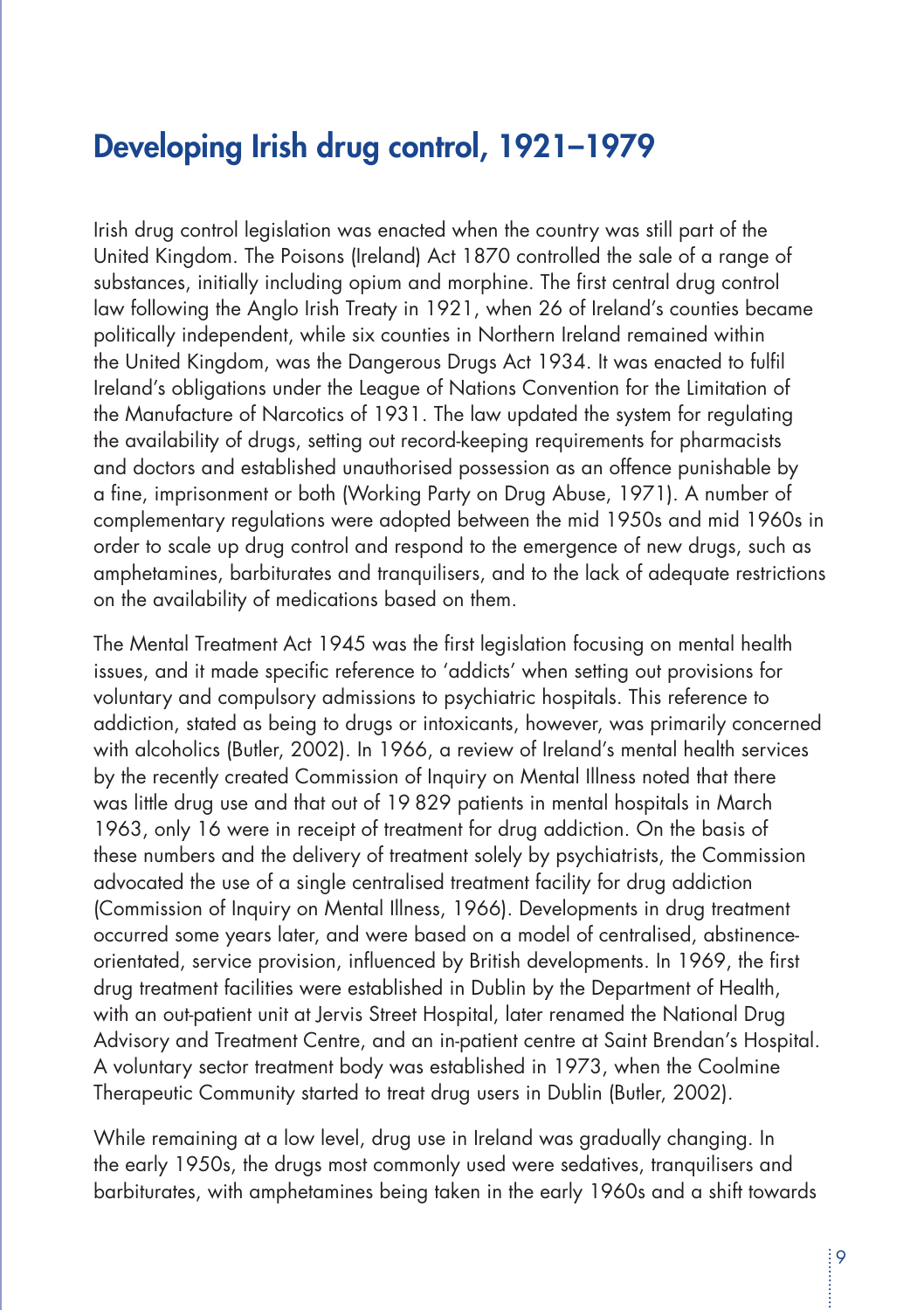#### Drug control laws in Ireland

The Misuse of Drugs Acts 1977 and 1984 (MDA) are the main Irish drug laws. There are five schedules (lists) of drugs in the legislation, based on the usefulness of the drugs and the nature of the controls required. New substances are not 'added' to a list, but are 'declared' by government declaration orders to be equivalent to drugs under the MDA. Ireland uses a 'generic' system, where substances within a defined chemical 'family' are automatically considered controlled drugs.

On discovery of drugs, the police have the options of confiscation and informal warning, caution, juvenile diversion, arrest referral or prosecution. In the Irish criminal justice system, crimes may be tried in a lower or higher court, depending on the seriousness of the charge. A summary offence is a minor offence chargeable by way of summons, tried before a district court judge, who can usually impose a sentence of no longer than one year in prison. Offences considered too serious for the district court follow the indictment proceeding and are referred to the circuit criminal courts. Here, the defendant is entitled to a trial by jury. In addition to custodial measures, a range of non-custodial options are available. The decision may be influenced by a pre-sanction report compiled by the Probation Service that includes information on factors that may have contributed to the individual's offending, such as drug addiction. Cases can also be permanently stayed, struck out, withdrawn, or taken into consideration (added to a sentence for a different offence) (Alcohol and Drug Research Unit, 2008; EMCDDA, 2009).

The MDA distinguishes between possession (for personal use) and possession for sale or supply. Possession of cannabis for personal use is punishable by a fine on first or second conviction; from a third offence onwards, it may be punished by fines, up to one year imprisonment, or both, on summary conviction, and imprisonment for up to three years on indictment. Possession of other controlled substances may incur a penalty of imprisonment for up to one year, a fine or both, on summary conviction, and up to seven years imprisonment on conviction on indictment. Possession of any drug for sale or supply attracts penalties of up to one year on summary conviction and up to life imprisonment if on indictment. The law states that the court can presume the drugs were for selling based on quantity or other relevant matters. A mandatory minimum 10-year sentence is also available for supply offences involving more than EUR 13 000 of drugs.

lysergic acid diethylamide (LSD) and cannabis in the late 1960s and 1970s, with little use of heroin or other opioids being reported. At that time, a commercial scale trade in illicit drugs was not observed (Butler, 2002; Commission of Inquiry on Mental Illness, 1966). Supplies of amphetamines, barbiturates and tranquillisers for the illicit drugs market were chiefly sourced through thefts from pharmacies, while LSD and cannabis were reported to be trafficked only in small amounts (Working Party on Drug Abuse, 1971). Garda Síochána (police) statistics for 1969 showed that there were 350 known drug users, increasing to 940 by 1970 (Butler, 2002).

In 1968, drug issues were considered sufficiently important for the establishment of a government working party on drug abuse, which was tasked with examining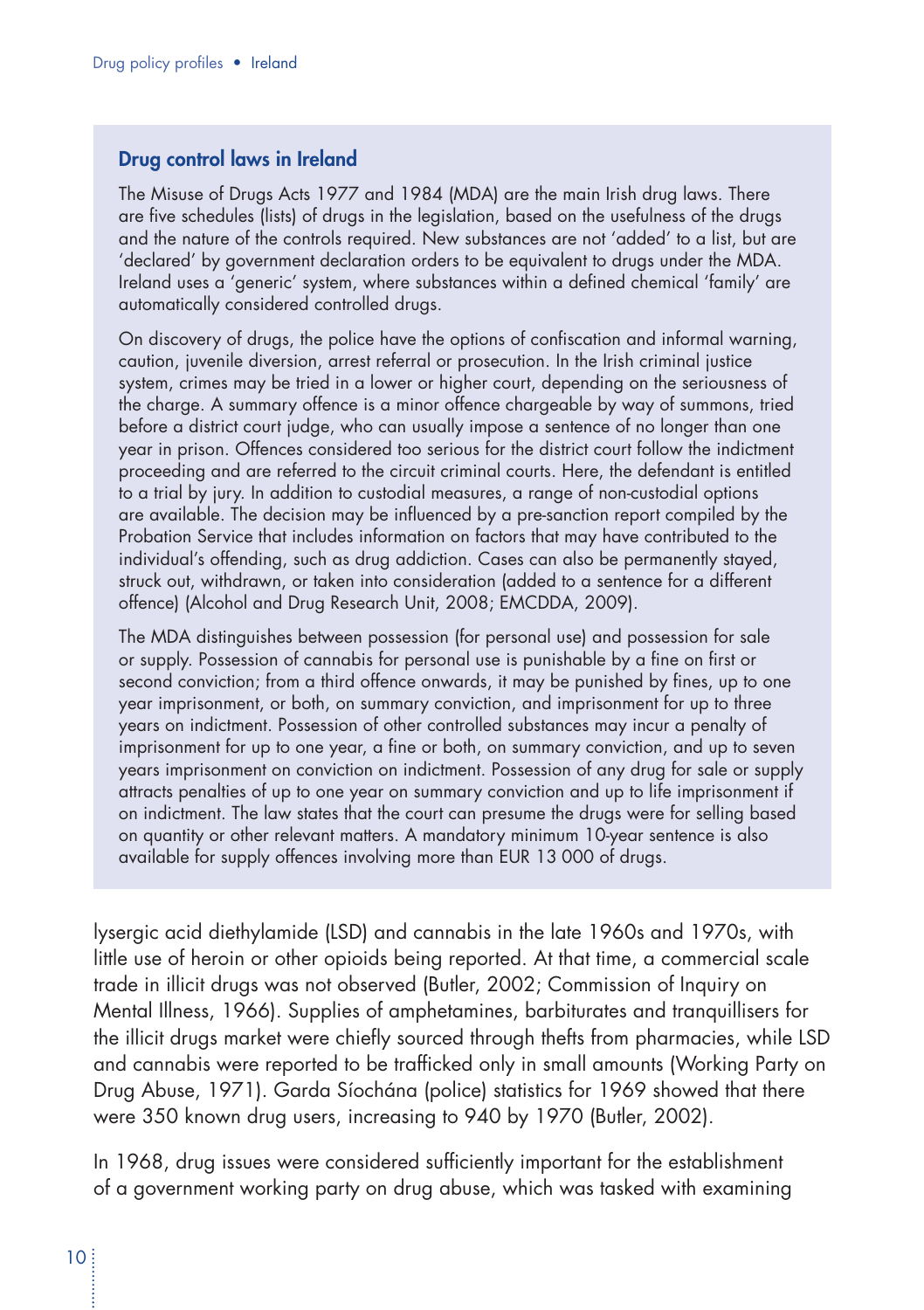the extent of drug use and making recommendations to the Minister for Health. Its 1971 final report placed an equal focus on prevention and treatment, and called for the establishment of different offences for personal use and supply, with cannabis offences dealt with differently from other drugs. The working party also sought the creation of a permanent advisory body, and in 1972 an inter-departmental committee on drug abuse was established. Formed on a non-statutory basis, however, the committee did not meet regularly, and failed to have an impact on policy (Butler, 2002). The working party also supported a specialist, centralised system of treatment for drug users with a limited referral role for general practitioners. The adoption of the Misuse of Drugs Act 1977 (see the box 'Drug control laws in Ireland'), which replaced the 1934 legislation, implemented the differentiation of offences suggested in the working party's final report, and facilitated Ireland's accession to the 1961 UN Single Convention on Narcotic Drugs and the 1971 UN Convention on Psychotropic Substances, respectively, in 1980 and 1992 (Butler, 2002).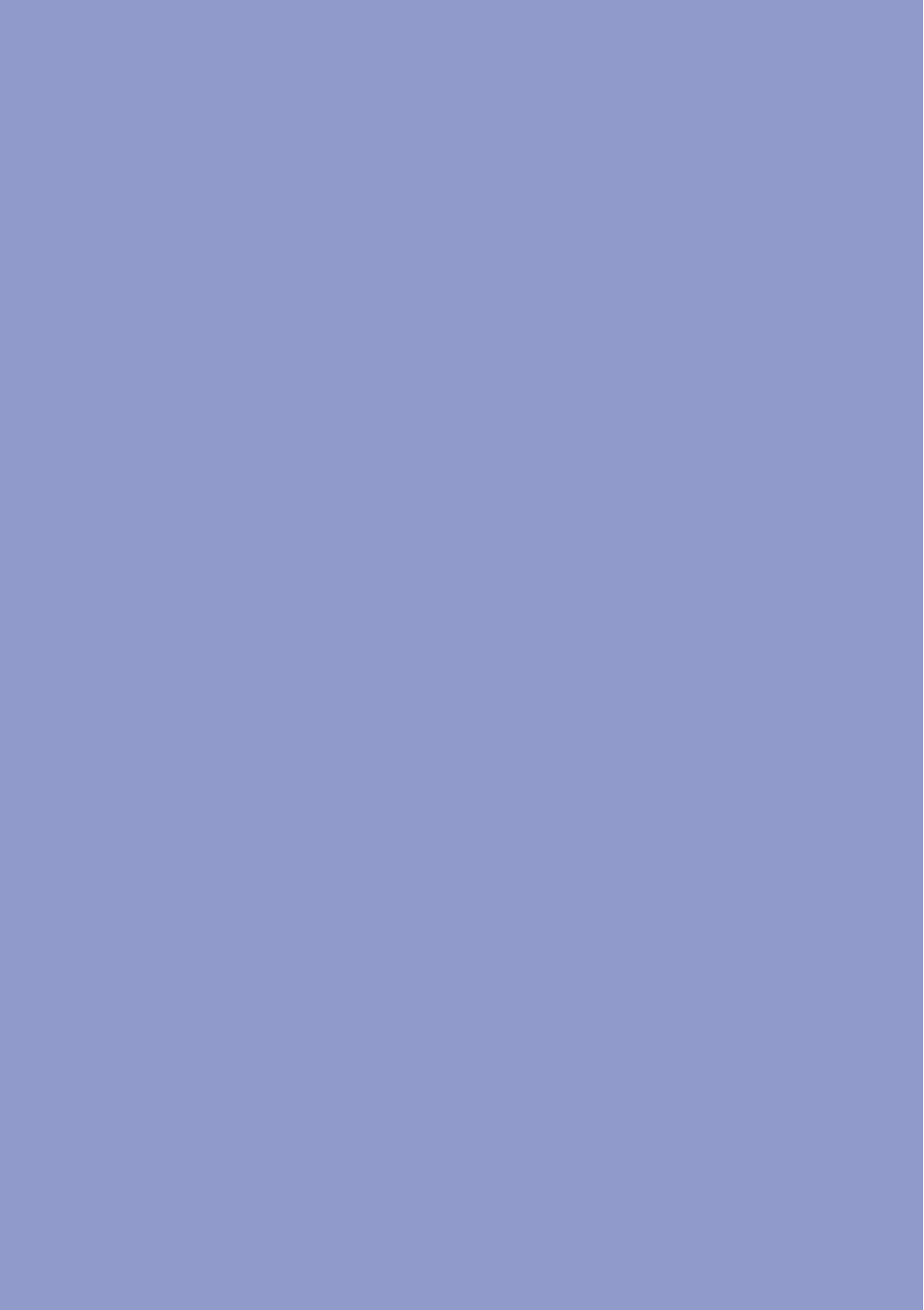# Heroin use and the road towards a new drug policy, 1980–1995

A marked change in the drug situation occurred in the early 1980s, mainly in the capital city of Dublin, with increased heroin use, the emergence of an injecting drug culture and commercial scale drug dealing. Crime statistics show an increase from 501 persons charged with drug offences in 1978 to 1 593 in 1982, and from five charged with heroin offences in 1979 to 449 in 1983 (1). Treatment presentations at the National Drug Advisory and Treatment Centre increased from 319 in 1979 to 1 307 in 1982. A Medico-Social Research Board study reported 10 % last year prevalence of heroin use among 15- to 24-year-olds in the north inner-city (Butler, 2002; Dean et al., 1983). In 1985, 27.8 % of 636 individuals tested at the National Drug Advisory and Treatment Centre and 22 % of 190 drug users in the largest prison tested positive for the human immunodeficiency virus (HIV) (Quigley, 2010).

Ireland was also facing economic difficulties and political instability, with four different ministers for health between 1979 and 1982, and three general elections between 1981 and 1982. These circumstances contributed to the slow development of a policy response to heroin use, and triggered groups of community activists formed in some Dublin inner-city neighbourhoods, for example Concerned Parents Against Drugs, to take action against drug dealers. In 1983, responding to the changing drug situation and growing community tensions, the Minister for Health established the Special Government Task Force on Drug Abuse, comprising six ministers of state, to report on drug abuse, with particular reference to Dublin's inner city and focusing on heroin use (Butler, 2002). Following its report, supply reduction measures received more attention, including the adoption of the Misuse of Drugs (Amendment) Act in 1984. The report also noted that the existing interdepartmental committee had not effectively monitored the drugs problem, and recommended a new structure be developed. In 1985, the Minister for Health created the National Coordinating Committee on Drug Abuse to advise government and provide the minister with annual reports. Like its predecessor, the Committee was established on a non-statutory basis, contributing to infrequent meetings, and published only one annual report in 1986 (National Coordinating Committee on Drug Abuse, 1986). Thereafter, it had little impact (Butler, 2002) until 1989, when it was restructured and developed the first Irish drug strategy (see below).

Significant changes in the organisation and provision of health-related measures started in the 1980s, notably the introduction of harm reduction interventions in a low

<sup>(</sup> 1) The quantities of heroin seized across these years also rose, from 5 g in 1979 to almost 1.3 kg in 1983 (Butler, 2002).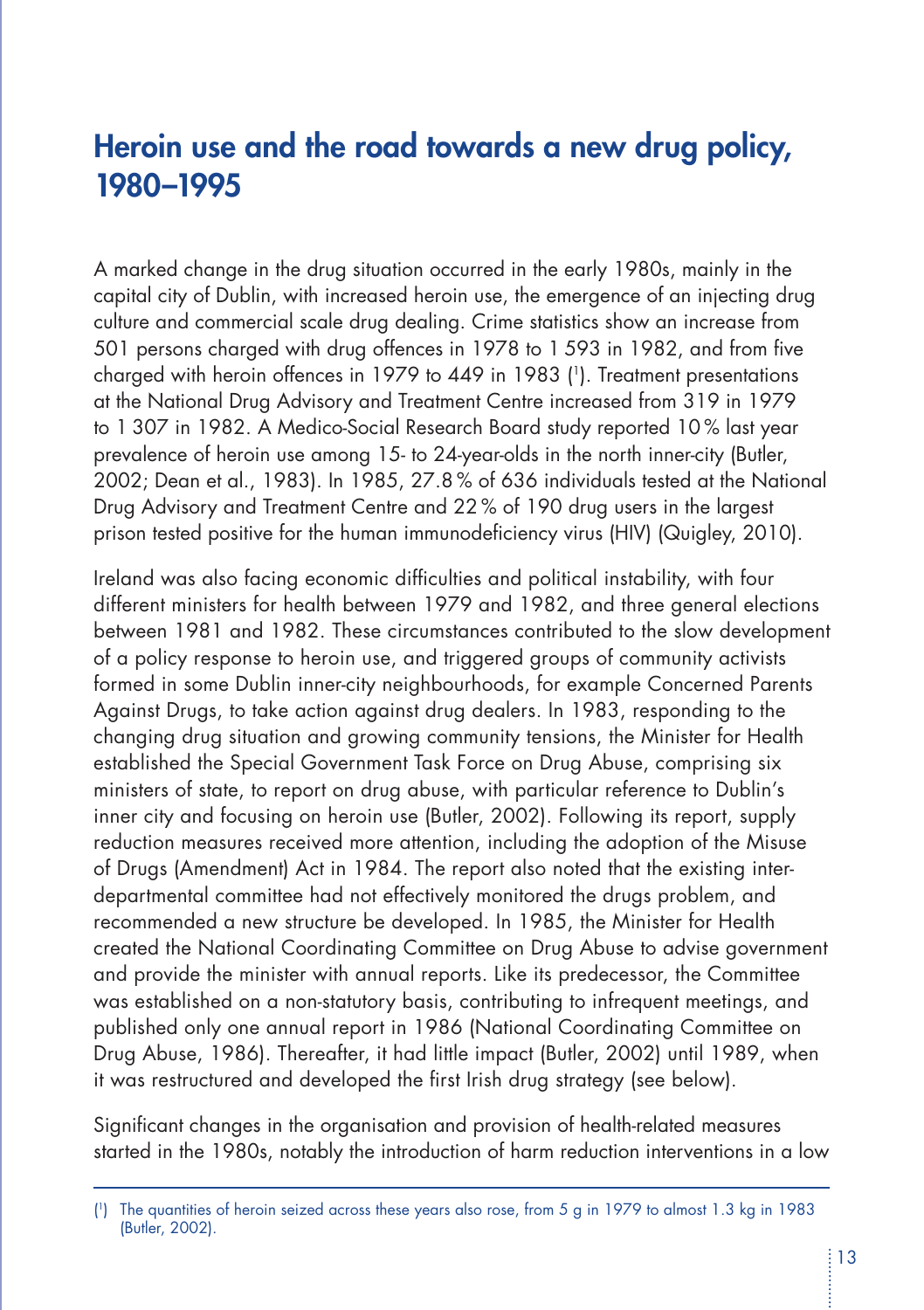profile manner, without any national level strategic policy document (Butler, 2002). In 1982, the first low-threshold treatment agency in Ireland, the Ana Liffey Drug Project, was established in Dublin city, receiving statutory funding from 1985 on (Butler and Mayock, 2005). During 1983, the Eastern Health Board (EHB), the regional health authority for Dublin, established a network of addiction counsellors, and in 1987 moved away from services primarily focused on abstinence, making methadone maintenance treatment more widely available at the National Drug Advisory and Treatment Centre. The EHB implemented additional harm reduction measures in 1989, establishing an AIDS resource centre, a needle and syringe exchange programme, and an outreach service (Butler, 1991). That same year, Merchants Quay Ireland, the largest harm reduction orientated drug service operated by the voluntary sector, began to receive statutory funding.

Changes continued in the early 1990s, when the EHB moved towards service provision in local communities outside of Dublin city, creating small 'satellite clinics' for drug treatment services, including methadone maintenance. In 1992, the National AIDS Strategy Committee delivered its report, supporting methadone maintenance for HIV prevention, its use in satellite clinics and the standardisation of prescribing practices (National AIDS Strategy Committee, 1992). This triggered the establishment of the Expert Group on a Protocol for the Prescribing of Methadone by the Department of Health. It called for the creation of treatment identity cards, a central treatment list, a registration system for general practitioners and the provision of methadone treatment within their practices (Department of Health, 1993; Quigley, 2010).

The adoption of the Misuse of Drugs (Amendment) Act in 1984 was the main legislative development during the 1980s (Butler, 2002). It addressed loopholes in the 1979 legislation relating to cannabis cultivation, undertaking drug searches, increased sentences for trafficking and removed the requirement for pre-sentencing medial and social reports on drug users (Butler, 2002; Flynn and Yeats, 1985; O'Mahony, 2008). Ireland also signed the 1988 UN Convention Against Illicit Traffic in Narcotic Drugs and Psychotropic Substances in December 1989 <sup>[2]</sup>. Precursor chemicals used in the manufacture of drugs, such as acetic anhydride (for heroin) and ephedrine and pseudoephedrine (for methamphetamine), became subject to controls in the 1977 and 1984 Misuse of Drugs Acts and the 1988 Misuse of Drugs Regulations (National Coordinating Committee on Drug Abuse, 1991). Further legislation and policing efforts were put in place in the mid 1990s. The Criminal Justice Act 1994 included provisions for seizing and confiscating assets derived from drug trafficking proceeds and, in 1995, the Garda National Drugs Unit was established to tackle national and international drug trafficking.

<sup>(</sup> 2) It was ratified in 1996.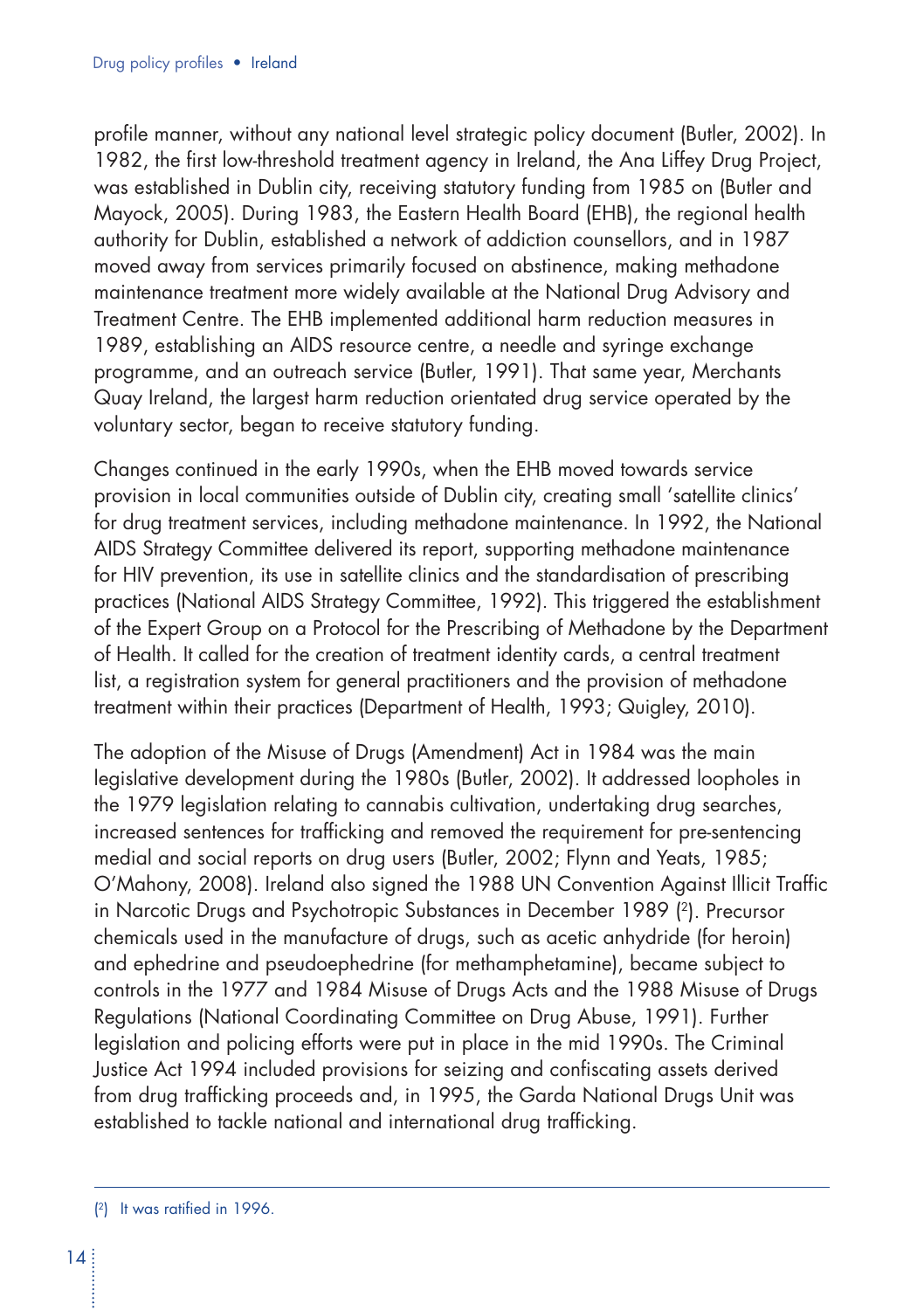In 1991, drug policy was expressed for the first time in the form of a national drugs strategy (National Coordinating Committee on Drug Abuse, 1991). The adoption of a top-level policy document mirrored developments in other European countries, where drug policies were being set out in this way (Butler, 2002). Treatment, harm reduction and outreach received official backing, and it was acknowledged that established responses to drug problems, primarily based on supply reduction, needed to be balanced with demand reduction measures (National Coordinating Committee on Drug Abuse, 1991). The strategy also discussed the use of primary care, in conjunction with clinics for methadone maintenance, to extend local service provision. The role of environmental factors in drug use was acknowledged, specifically, the concentration of heroin problems and injecting drug use in deprived inner city areas. The establishment of multi-disciplinary community drug teams in the worst-affected areas was provided for, two of which were developed in Dublin during 1992 (Butler, 2002). However, the strategy lacked an implementation plan, and its execution schedule remained therefore vague (National Coordinating Committee on Drug Abuse, 1991).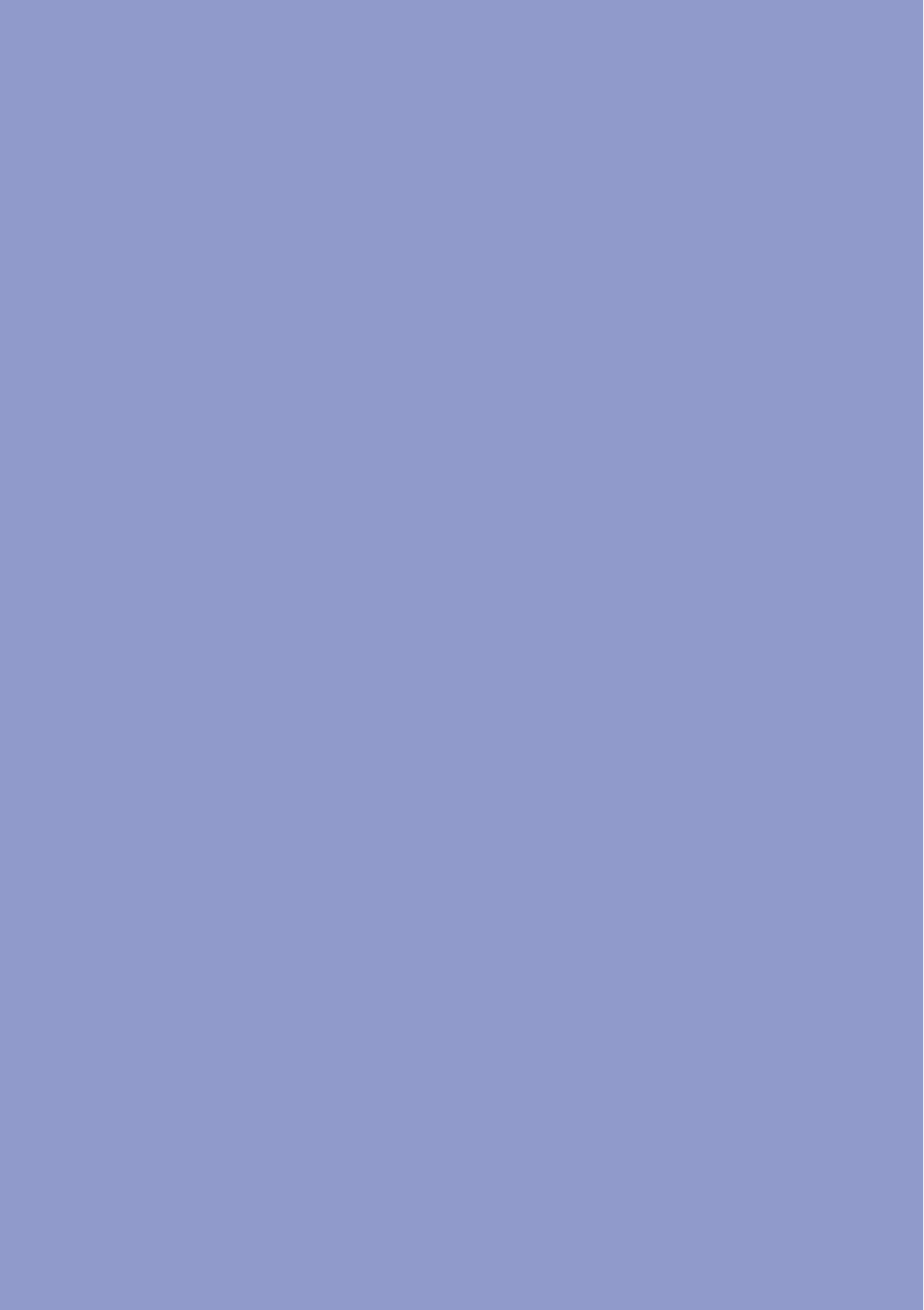# Changing policy frames and responses, 1996–2008

In the 1990s, several factors led to lasting changes in Irish drug policy. These included changes in public policy formulation and expression, a continued sense of crisis surrounding HIV/AIDS and injecting drug use and tensions within communities affected by drugs. Such tensions became increasingly visible in 1996, when community groups such as the Inner City Organisations Network and the Coalition of Communities Against Drugs organised anti-drug protest marches. Fourteen demonstrations, involving between 500 and 3 000 people, were held between August and December 1996 (Quigley, 2010). The murder of Veronica Guerin, a prominent crime journalist covering the illicit drugs trade, on 26 June in 1996, added to the perception that drug problems were at crisis point (Butler, 2007).

Available data indicate that Ireland was confronted with serious and often rising drug problems. According to a 1997 government discussion paper, 'Tackling crime', the number of drug offenders doubled between 1990 (2 071) and 1995 (4 021) (Department of Justice, 1997). A Garda Síochána (police) study reported that out of 19 046 detected indictable crimes (warranting a jury) in the Dublin Metropolitan Area during one year, 66 % were committed by drug users (Keogh, 1997). Additionally, a 1996 prevalence study provided an estimate of 13 460 opioid users aged 15 to 54 in Dublin city, with 40 % being males aged 15 to 24 (Comiskey, 1998). Five years later, another study calculated 12 456 opioid users in Dublin and 14 452 in the whole country (Kelly et al., 2003).

External factors played an important role in drug policy changes in Ireland, and 1996 was a pivotal year in the development of new structural arrangements in this area. 'Delivering better government' was published that year, and it developed the Strategic Management Initiative, an Irish version of New Public Management (Department of the Taoiseach, 1996). This triggered changes in the civil service in terms of accountability, assigning of responsibility and management of crossdepartmental issues. One example of this is the establishment of the Ministerial Task Force on Measures to Reduce the Demand for Drugs in July 1996 (Randall, 2011). Their first report, concerning heroin use, marked a shift in policy, its expression and delivery (Ministerial Task Force on Measures to Reduce the Demand for Drugs, 1996), and had a lasting impact on the area. Using epidemiological data, it stated the connections between economic deprivation, crime and the use of drugs, alongside the links between injecting drug use and the transmission of human immunodeficiency and hepatitis C viruses (Butler, 2007; Quigley, 2010).

The report also called for new drug policy structures such as the Cabinet Drugs Committee, designed to provide intra-governmental coordination and bringing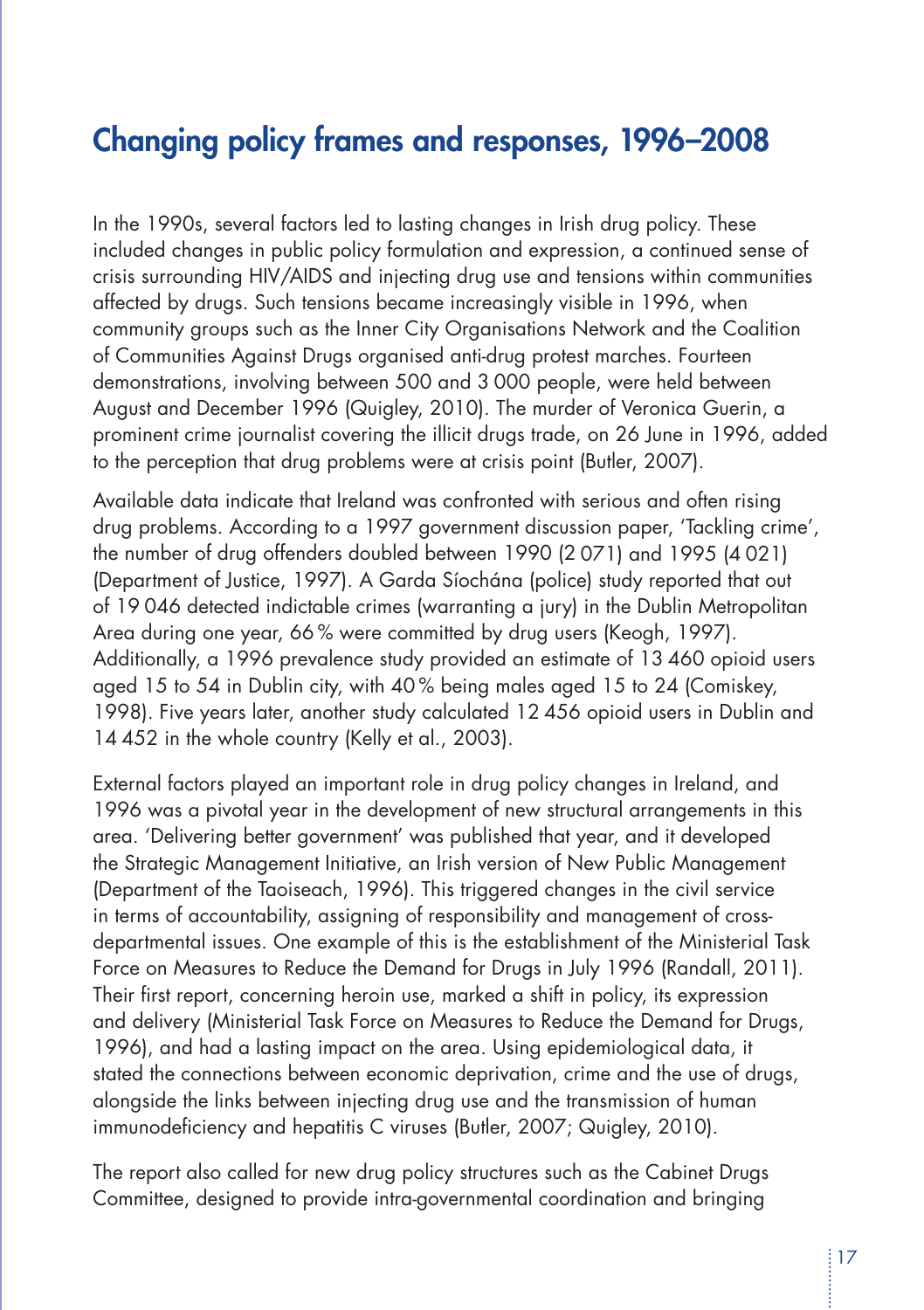together different ministers and the Taoiseach (Prime Minister) to consider policy issues. Below it, the Inter-Departmental Group on Drugs, comprised of high-ranking civil servants, oversaw policy implementation and acted as a link between local and central government. The National Drugs Strategy Team assisted the Inter-Department Group, while managing the work of the ten local drugs task forces (Ministerial Task Force on Measures to Reduce the Demand for Drugs, 1996). The latter were implemented in areas with serious heroin problems (Sinclair, 2006), and included statutory, voluntary and community sector members (Ministerial Task Force on Measures to Reduce the Demand for Drugs, 1996). This mirrored the 'social partnership' approach to policy-making pursued since the adoption of the Programme for National Recovery in 1987 (Department of the Taoiseach, 1987). By involving those affected within the solutions being applied, the approach reduced local dissatisfaction (Quigley, 2010). Ten task forces were originally planned, but the number was later increased to fourteen, thirteen of which were located in Dublin (Drug Misuse Research Division, 1999).

The new policy coordination structures were set up in 1997, and underwent modifications following a change of government. The Cabinet Drugs Committee was renamed the Cabinet Committee on Social Inclusion, and a minister of state was given responsibility for both the drugs strategy and local development. The overall responsibility for coordinating drugs policy was also moved from the Department of Heath to the new Department of Tourism, Sport and Recreation. This department was regarded as being in a position to provide a neutral handling of the different policy spheres covered by the strategy, alongside the fact that it also held responsibility for local development and was in charge of coordinating several programmes addressing social inclusion (Pike, 2008).

The Ministerial Task Force's report also reviewed the organisation of drug treatment services, backing methadone maintenance, through expanding the number of general practitioners and community pharmacists delivering it, and endorsing the use of a low-threshold mobile clinic. The Eastern Health Board's programme of developing local drug treatment clinics, which was facing opposition from communities campaigning for services but opposing facilities in their neighbourhoods, also received support (Ministerial Task Force on Measures to Reduce the Demand for Drugs, 1996). In 1998, the Methadone Treatment Services Review Group supported the adoption of a protocol to roll out methadone treatment nationally and the Misuse of Drugs (Supervision of Prescription and Supply of Methadone) Regulations implemented this new methadone prescribing system (Drug Misuse Research Division, 1999) (see the box 'The methadone treatment protocol'). This led to significant increases in both the numbers of patients and of providers (general practitioners, community pharmacies and health board clinics) over the following decade (Quigley, 2010). Prison based methadone treatment also expanded in 2001, following reports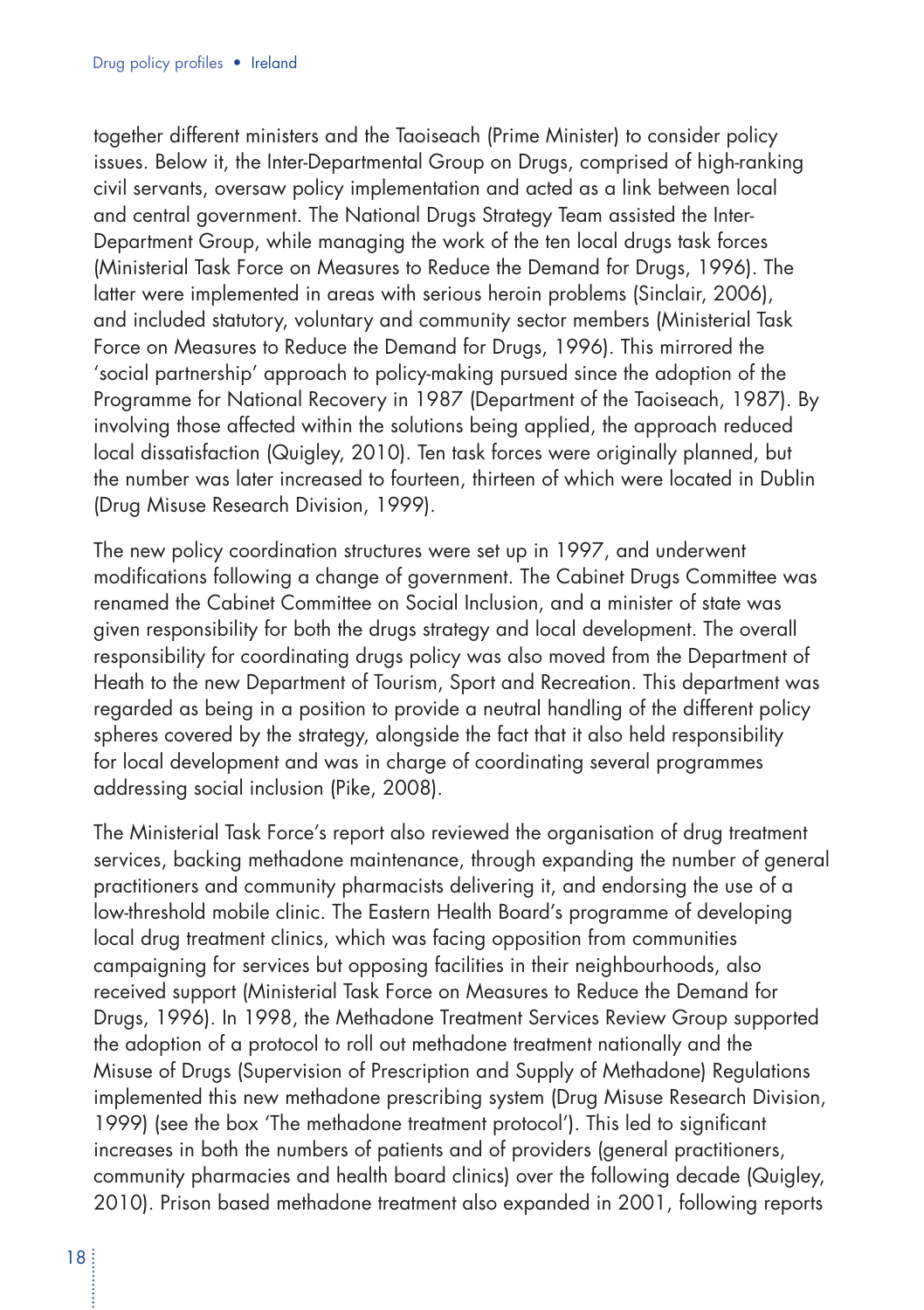#### The methadone treatment protocol

The Misuse of Drugs (Supervision of Prescription and Supply of Methadone) Regulations 1998 set out rules for general practitioners prescribing methadone. Prior to the protocol, a limited number of general practitioners prescribed methadone, with those prescribing receiving a high volume of patients, and requiring many drug users to travel long distances.

The protocol reduced the potential for overprescribing practices and the diversion of methadone to the illicit market. It standardised treatment provision and contributed to the development of the capacity of the drug treatment system through use of the primary care system, involving general practitioners and community pharmacists. A two-tier system of general practitioners was created. Level 1 doctors cannot initiate treatment and take a maximum of 15 referred patients from level 2 general practitioners or Health Service Executive (HSE) (formerly health boards) drug treatment clinics. Level 2 doctors can initiate treatment, receive extensive training from the Irish College of General Practitioners and treat 35 patients alone or up to 50 in tandem with another level 2 doctor (Drug Misuse Research Division, 1999).

The name, address and date of birth of a person receiving treatment, the name of the prescribing practitioner and the dispensing pharmacist are notified to the Health Service Executive. A drug treatment card, valid for up to one year is issued by an HSE regional office for a person receiving treatment. The central treatment list contains details of all individuals receiving methadone. Since October 1998, general practitioners cannot issue prescriptions for methadone other than to a person issued a drug treatment card. The community pharmacy contactor agreement increased treatment delivery in local areas, allowing pharmacies to dispense methadone. Pharmacists cannot supply methadone to anyone without a drug treatment card, and must forward a record of all prescriptions to the Minister for Health. The protocol has been reviewed several times, and is subject to ongoing improvements (Drug Misuse Research Division, 1999; Farrell and Barry, 2010; Methadone Prescribing Implementation Committee, 2005).

from review groups (Irish Prison Service, 2000, 2001). The same year, a pilot drug court commenced operation (see the box 'The Dublin drug court').

Supply reduction legislation was also scaled up, particularly following the murder of the journalist Veronica Guerin. In July 1996, the Criminal Justice (Drug Trafficking) Act made provision for the detention of a person suspected of committing a drug trafficking offence for a maximum of seven days. The Disclosure of Certain Information for Taxation and other Purposes Act, launched at the same time, facilitated information exchange between the Revenue Commissioners and the Garda Síochána. In August, the Proceeds of Crime Act 1996 facilitated the freezing and forfeiture of the proceeds of crime. This allowed the recently established Criminal Assets Bureau to identify assets acquired through criminal activity and take measures to deprive the suspected individuals of them (Drug Research Division, 1997; Quigley,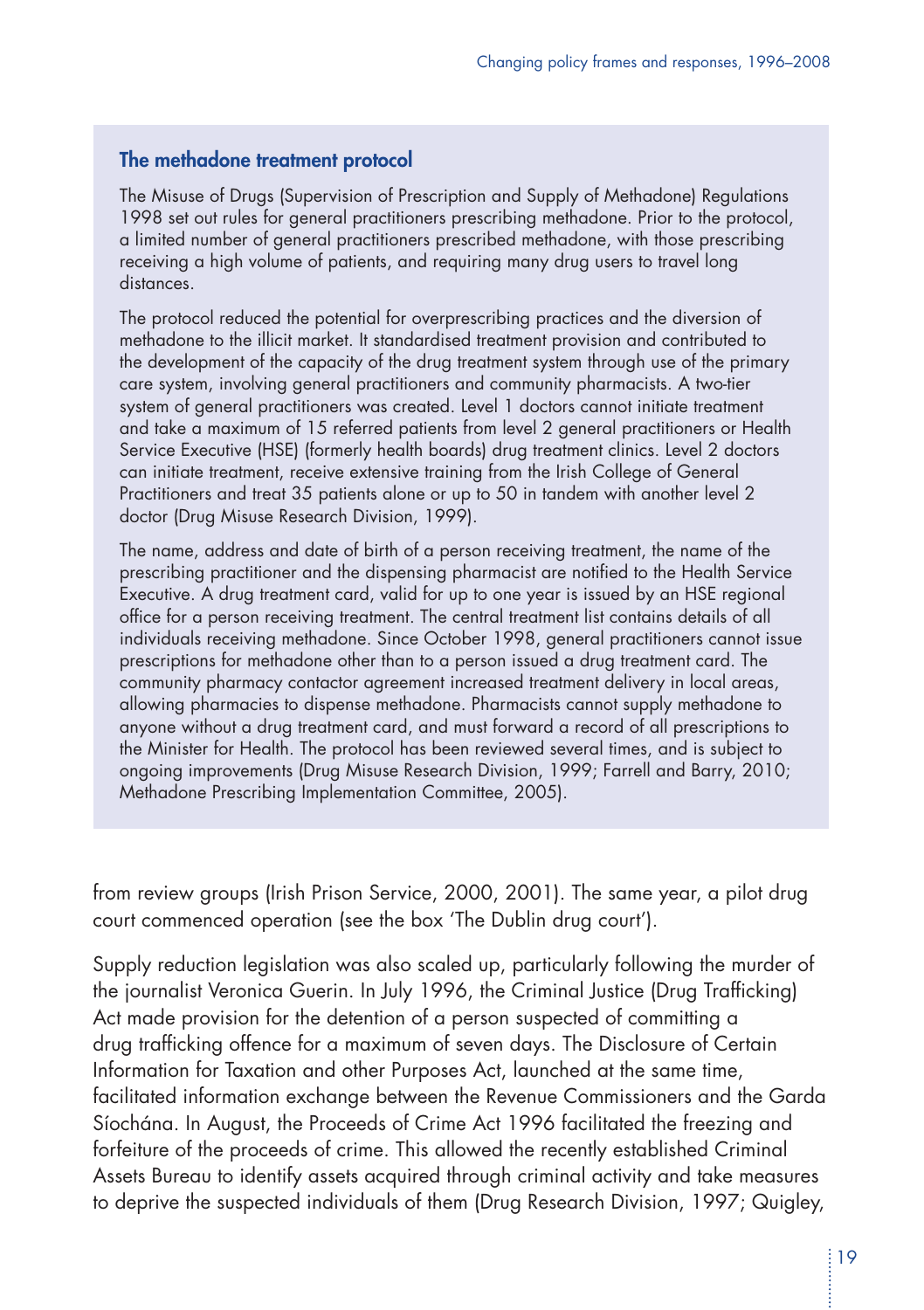#### The Dublin drug court

A pilot drugs court was established in Dublin in 2001 under the jurisdiction of the district court. It is treatment-orientated, where people with drug problems, charged with nonviolent offences, are referred to treatment programmes rather than sent to prison.

Irish criminal courts are adversarial, but the drug court judge has a central and active role. The prosecution and defence counsel promote public safety while protecting the participant's due process rights. Applicants to the programme should be resident in the areas of County Dublin north of the River Liffey or be attending Castle Street drug treatment centre in Dublin city. They should be over 17 years of age, be motivated to cease drug use, have pleaded guilty or been convicted of certain offences in the district court with a likely outcome of imprisonment (Reitox National Focal Point, 2011).

By 2009, out of the 323 people referred to the court since it started, 22 had successfully completed the programme, which has three phases (1 ). A further 32 remained within it, while 143 were ineligible and 109 had had their participation terminated. A review of the court was published in 2010 (Department of Justice, Equality and Law Reform, 2010). It found that only 14 % of participants had successfully completed the programme since its establishment, but participation was seen to have had a positive effect on offending behaviour, health and personal relationships, even when participants failed to complete the programme. The review recommended the programme be extended to offenders aged 16–18 years who are before the Children's Court (Department of Justice, Equality and Law Reform, 2010) and suggested measures to improve the programme's effectiveness and success rate (Connolly, 2010). It was decided that the drug court should continue for another two years, following the implementation of the recommendations (Reitox National Focal Point, 2011).

( 1 ) Participants move through three phases of the drug court programme: (1) stabilisation and orientation; (2) continuation and progression; and (3) reintegration and self-management. A set of expectations about the participant's behaviour and achievements are defined for each phase.

Further information about the drug court can be accessed at: http://www.courts.ie/offices.nsf/ fd1b5d60ef39f31380256e43003d0107/cfaf3511b9b9639e80256e45005861cf?OpenDocument

2010). Additional measures were adopted in the Proceeds of Crime (Amendment) Act 2005 (Pike, 2008).

The Criminal Justice Act 1999 added a new section (15A) to the Misuse of Drugs Act 1977 to create an offence of possession of drugs valued at EUR 12 700 or more, for the purpose of sale or supply (Drug Misuse Research Division, 2000). This offence should be punished by a mandatory minimum sentence of ten years in prison. Courts were, however, reluctant to apply it because of its impact on the primacy of judicial discretion in determining sentences and of a potential for disproportionate sentencing. The gap between the legislation and sentencing practices was addressed in the Criminal Justice Acts 2006 and 2007. The former introduced a new minimum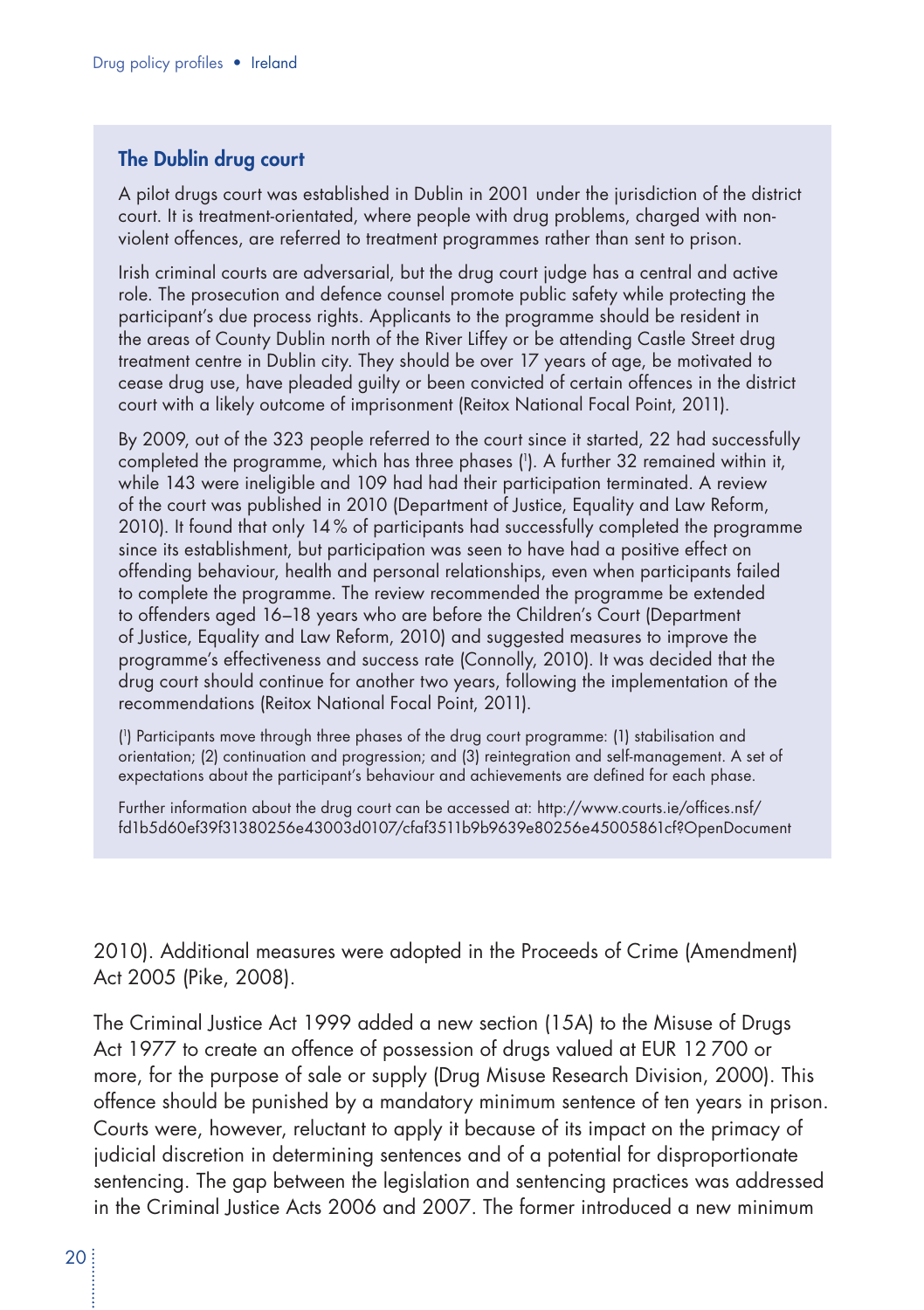ten year sentence for the offence of importing <sup>[3</sup>] drugs with a value of EUR 13 000 or more, while the latter facilitated a more effective response to organised crime gangs. In 2009, however, the Law Reform Commission noted that the presumptive drug offences regime had created a 'discriminatory system of sentencing where all cases are treated alike regardless of differences in the individual cases' (Connolly, 2012; Law Reform Commission, 2011).

An increase in drug policy research occurred from the mid 1990s on, following the Strategic Management Initiative. At this time, the Health Research Board's Drug Misuse Research Division (DMRD) (4) undertook epidemiological studies and functioned as Ireland's national focal point to the EMCDDA (5). In 1999, the establishment of an (Interim) Advisory Committee on Drugs allowed the level of research to be expanded (Drug Misuse Research Division, 2001). Bringing together representatives from different sectors, the committee was designed to advise government (Quigley, 2010), and was allocated funds of EUR 3.8 million for its initial triennial work programme. It funded studies covering the consequences of drug use, prevalence, prevention and treatment and rehabilitation (National Advisory Committee on Drugs, 2003a) (<sup>6</sup>).

A new drug strategy 'Building on experience: national drugs strategy 2001–2008', was adopted in May 2001 (Department of Tourism Sport and Recreation, 2001), following a review by the Inter-Departmental Group on Drugs. The new strategy increased public involvement in drug policy development, which was evident from the inviting of submissions and the hosting of eight regional consultation events, attended by 600 people. Ongoing community action was also present during the years after the strategy's launch, with civil society organisations seeking to influence the content and direction of drug policy through different means, including holding conferences, undertaking research, political lobbying and publishing policy discussion papers (Pike, 2008).

The new strategy focused on heroin use, and endorsed the existing structures and approach, essentially restating the policy in a way that reflected the Strategic Management Initiative's continuing influence (Drug Misuse Research Division, 2001; Quigley, 2010). International developments at the United Nations (1998 UNGASS Political declaration and plans of action) and, particularly, the European Union (EU drugs strategy 2000–04) also influenced its style and content (Pike, 2008). Built

<sup>(</sup> 3) Instead of possessing.

<sup>(</sup> 4) Later renamed the Alcohol and Drug Research Unit.

<sup>(</sup> 5) The Health Research Board's electronic library, including the work of the National Focal Point, can be accessed at: http://www.drugsandalcohol.ie/

<sup>(</sup> 6) The National Advisory Committee on Drugs reports can be accessed at: http://www.nacd.ie/index.php/publications.html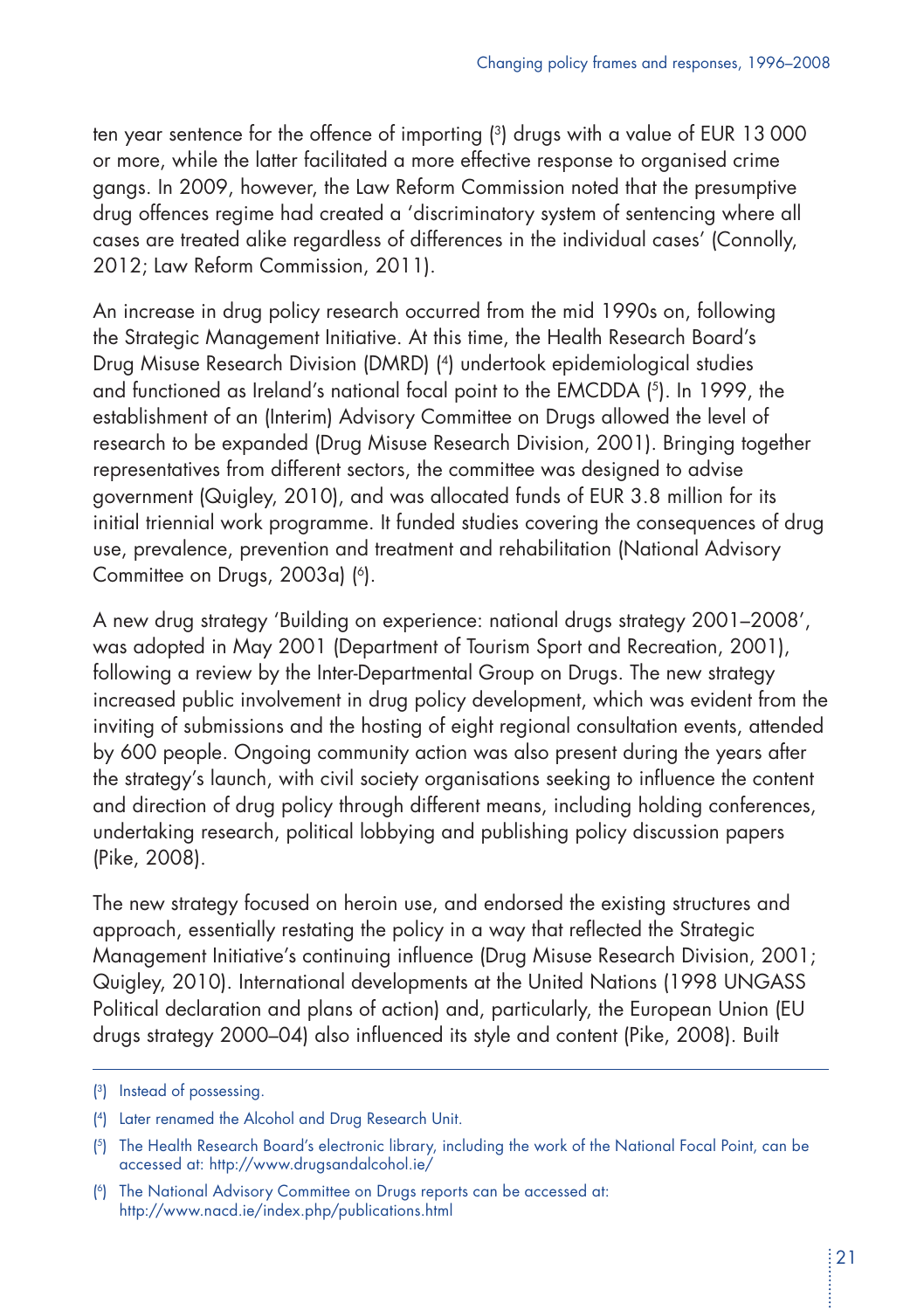on four pillars covering supply reduction, prevention, treatment and research, and accompanied by key performance indicators, one hundred actions associated to policy actors were set out (Drug Misuse Research Division, 2001; Pike, 2008). A focus was placed on increasing access to treatment in communities and prisons and reducing the volume and availability of drugs (Department of Tourism Sport and Recreation, 2001). Support was also given for the rollout of the drugs task force model on a regional level with ten regional drugs task forces being established by 2005. Their action plans often considered both alcohol and drug issues, reflecting the conceptual latitude they were given and the ability to incorporate stakeholders from different sectors (Drug Misuse Research Division, 2006; Pike, 2006, 2008). A similar process was present in the local drugs task forces' plans, which had different focuses on harm reduction issues depending on the views and opinions of their members (Butler, 2007; Quigley, 2010).

In June 2002, following restructuring in the Department of Tourism, Sport and Recreation, responsibility for drug policy coordination, including the Drugs Strategy Unit, transferred to the new Department of Community, Rural and Gaeltacht Affairs (Pike, 2008). In 2004 and 2005, for the first time, a progress review and a midterm review of the drugs strategy were undertaken (Department of Community, Rural and Gaeltacht Affairs, 2004, 2005). One of the main findings was a need for increased efforts in the area of rehabilitation, which became the strategy's fifth pillar (Pike, 2008). This included the establishment of the Working Group on Drugs Rehabilitation, which recommended in its 2007 report the development of interagency working protocols and increased detoxification and residential treatment places (Department of Community, Rural and Gaeltacht Affairs, 2007; Keane, 2007) (7). The mid-term review also recommended the range of available treatment options needed to expand to address cocaine use (Department of Community, Rural and Gaeltacht Affairs, 2005; Pike, 2008). This followed increases in the use and trafficking of the drug in Ireland (8). By 2009, trend data from the Health Research

<sup>(</sup> 7) In 2009, the Health Service Executive established a National Drugs Rehabilitation Implementation Committee which later devised a national drugs rehabilitation framework to utilise integrated care pathways to provide better rehabilitation services to current and former drug users (Alcohol and Drug Research Unit, 2009; Doyle and Ivanovic, 2010; Keane, 2011).

<sup>(</sup> 8) General population surveys conducted in 2002/03 and 2006/07 showed levels of last year prevalence of cocaine use among 15- to 34-year-olds at 2 % and 3.1 % respectively, while the number of cocaine seizures rose between 1995 and 2007 from 42 to 1 749 cases (Reitox National Focal Point, 2011). Increased policy focus on cocaine was reflected in a 2005 Oireachtas (Parliament) report on treatments for cocaine use and by the signing two years later of an inter-governmental treaty to participate in the Maritime Analysis Operations Centre — Narcotics (MAOC-N), targeting cocaine shipments in the Atlantic. The National Advisory Committee on Drugs had conducted two overviews of cocaine use in Ireland in 2003 and 2007, while in 2008, a review of crack cocaine use in the Dublin region and a strategy to address it was also developed (Connolly et al., 2008; National Advisory Committee on Drugs, 2003b; National Advisory Committee on Drugs, 2007).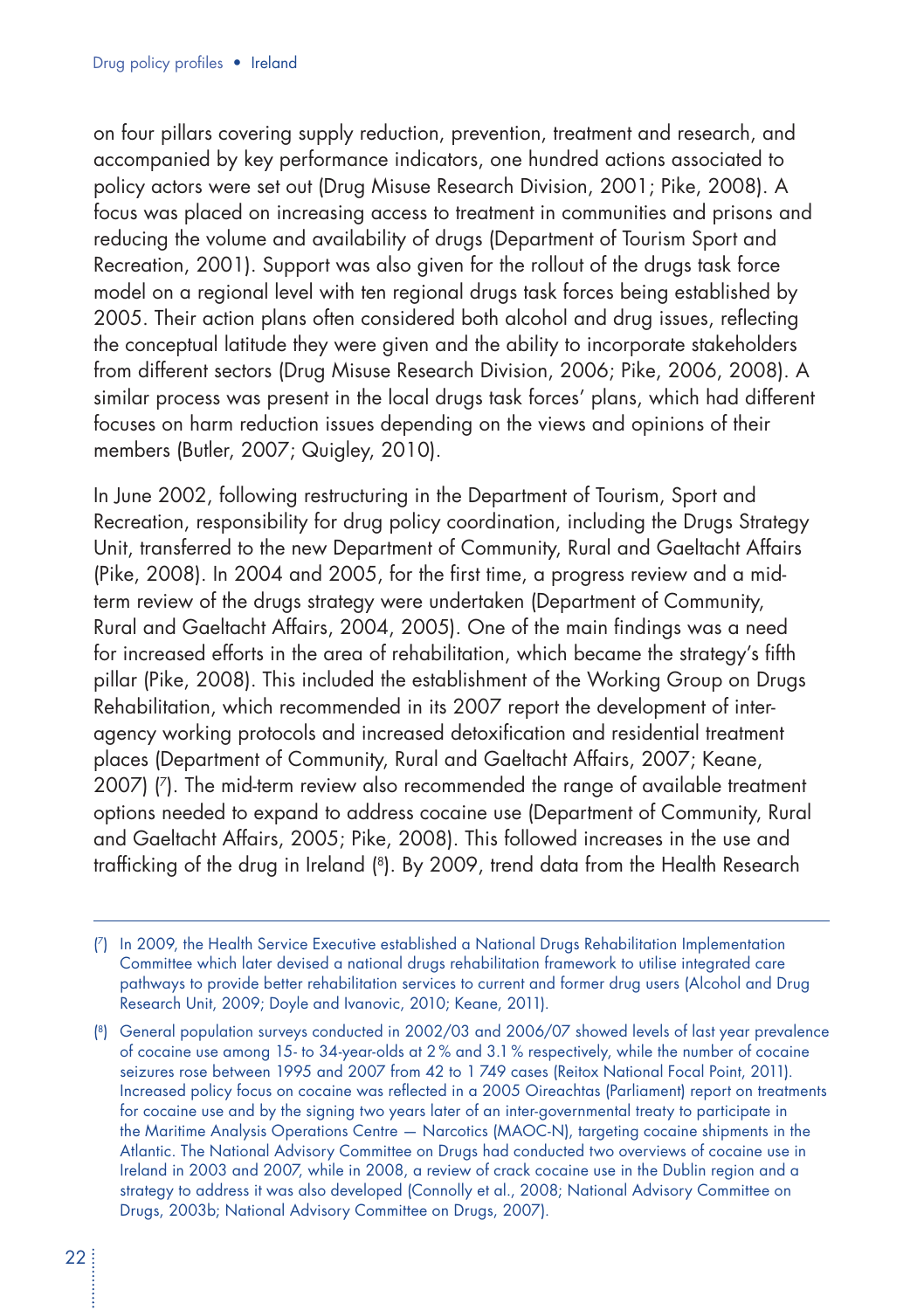Board showed that cocaine had been reported as a main or additional problem substance by one-fifth (10 764) of all cases treated for problem substance use between 2002 and 2007 (Bellerose et al., 2009).

Twenty drug-related laws were enacted during the timeframe of the new drugs strategy. Some of them, such as those aimed at drug trafficking, reflected the strategy's objectives, but others, like those making provision for drug testing, represented issues that were not covered in the policy document (Pike, 2008) (9). A change was also made to the main drug law in 2006 with the Misuse of Drugs Act 1977 (Controlled Drugs) (Declaration) Order. It addressed an early phase of the so-called 'legal highs' phenomenon, following media coverage of the availability of 'magic mushrooms' in 'head shops' and a related death in Dublin (Ryall and Butler, 2011). Consequently, psilocin or its esters and any substances, products, preparations or other fungi containing them were designated controlled drugs under the 1977 Misuse of Drugs Act (Drug Misuse Research Division, 2006).

<sup>(</sup> 9) International cooperation aimed at disrupting drug trafficking was addressed in the Criminal Justice (Illicit Traffic by Sea) Act 2003, the European Arrest Warrant Act 2003, the Garda Síochána (Police Co-operation) Act 2003, the Criminal Justice (Joint Investigation Teams) Act 2004 and the Europol (Amendment) Act 2006. Public nuisance linked to alcohol or drug intoxication was addressed in the Criminal Justice (Public Order) Act 2003, while joint policing committees were provided for under the Garda Síochána Act 2005, a broad piece of legislation concerned with the operation of the police force. The Criminal Law (Insanity) Act 2006 excluded intoxication from alcohol or drugs from the definition of 'mental disorder' in considering fitness to be tried. The Maritime Safety Act 2005, the Railway Safety Act 2005, the Safety, Health and Welfare at Work Act 2005 and the Prisons Act 2007 all made provision for drug testing in different contexts.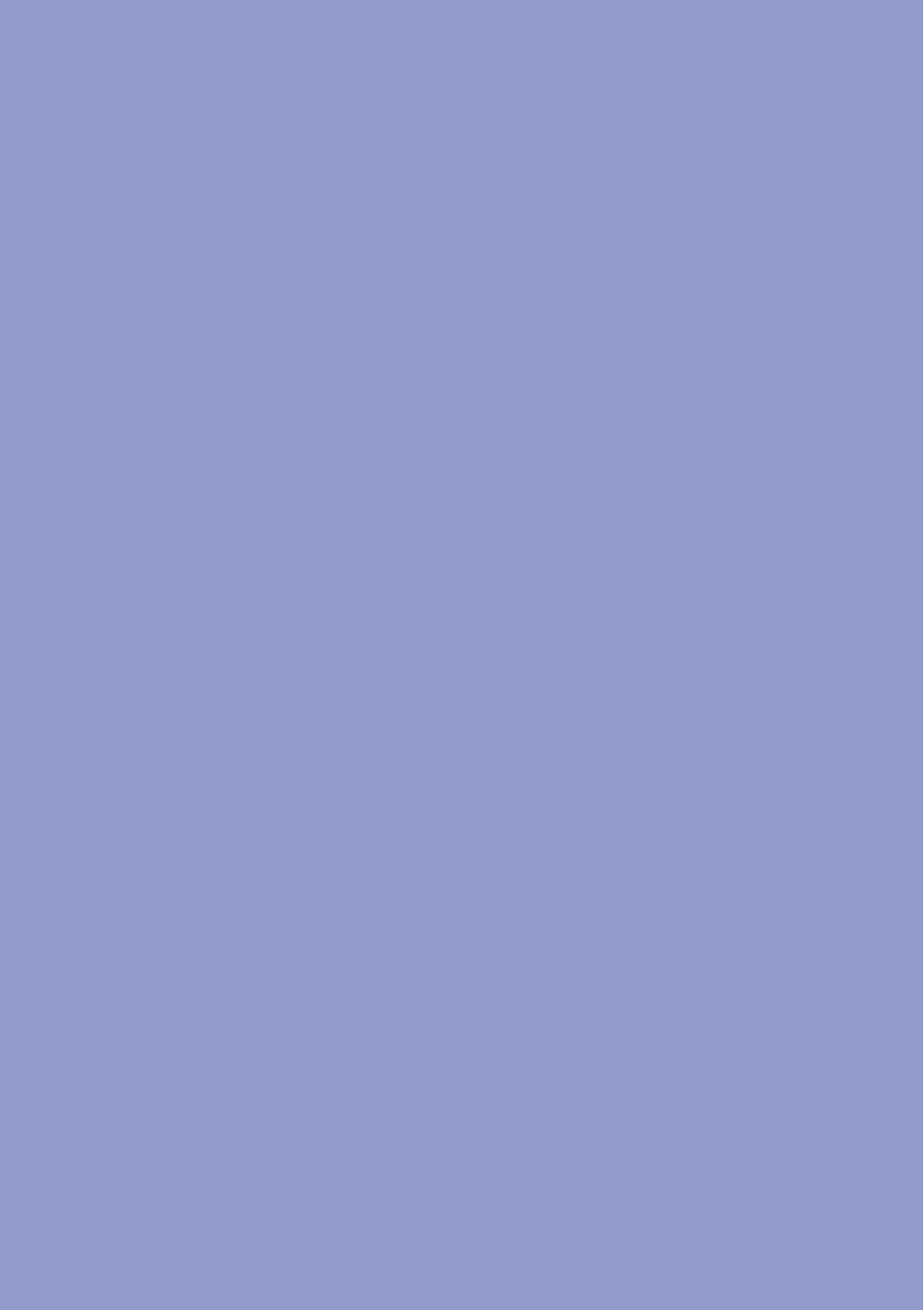# Extending the policy, 2009–2012

A new 'National drugs strategy (interim) 2009–2016' was launched in September 2009, and it largely reiterated the approach adopted in 1996 and in 2001. Public consultation meetings were hosted during its development phase, and the partnership approach to drugs policy, involving collaboration between the statutory, community and voluntary sectors was supported in the document. A pillar model was retained to provide structure, covering supply reduction, prevention, a combined treatment and rehabilitation pillar, research and information, alongside coordination as a cross-cutting theme, and 54 actions associated to policy actors were set out in an action plan under the different pillars. This was also conceptualised as facilitating a fit between the strategy's measures and those of the EU Drugs Action Plan 2009–12 (Alcohol and Drug Research Unit, 2009; Connolly et al., 2009; Department of Community, Rural and Gaeltacht Affairs, 2009).

The integration of illicit drug and alcohol policies into a new substance misuse strategy was considered in the 2009 drug strategy (see the box 'Alcohol and tobacco policies'). Consequently, a steering group delivered a report on this approach in February 2012, which envisaged illicit drugs and alcohol being addressed in separate documents until after 2016, with both strategies forming a new policy approach to substance misuse generally (Department of Health, 2012a; Pike, 2012) (<sup>10</sup>). The impact of the steering group's report and, specifically, the implementation of some or all of the recommendations will emerge over time, showing how much these policy areas will have moved towards integration.

A series of drug-related legislative changes took place from 2009 on, with developments addressing new psychoactive substances. The new drugs strategy requested the Department of Health to review existing laws and to close loopholes facilitating the sale of such substances (Department of Community, Rural and Gaeltacht Affairs, 2009). Over 200 substances were controlled under the Misuse of Drugs Act 1977 (Controlled Drugs) (Declaration) Order 2010. Subsequently, the Criminal Justice (Psychoactive Substances) Act was adopted in late 2010, a new 'catch-all' law, making the sale of any psychoactive substance illegal (see the box 'Criminal Justice (Psychoactive Substances) Act 2010'). The Misuse of Drugs (Controlled Drugs) Declaration Order controlled 60 other substances, including cathinones and synthetic cannabinoids, in November 2011 (Reitox National Focal Point, 2011).

<sup>(&</sup>lt;sup>10</sup>) Reflecting the style of the 2009 drug policy, a new alcohol policy was structured around pillars covering supply reduction, prevention, treatment and rehabilitation, research and information, and included an action plan, defining concrete actions and the policy actors tasked with undertaking them.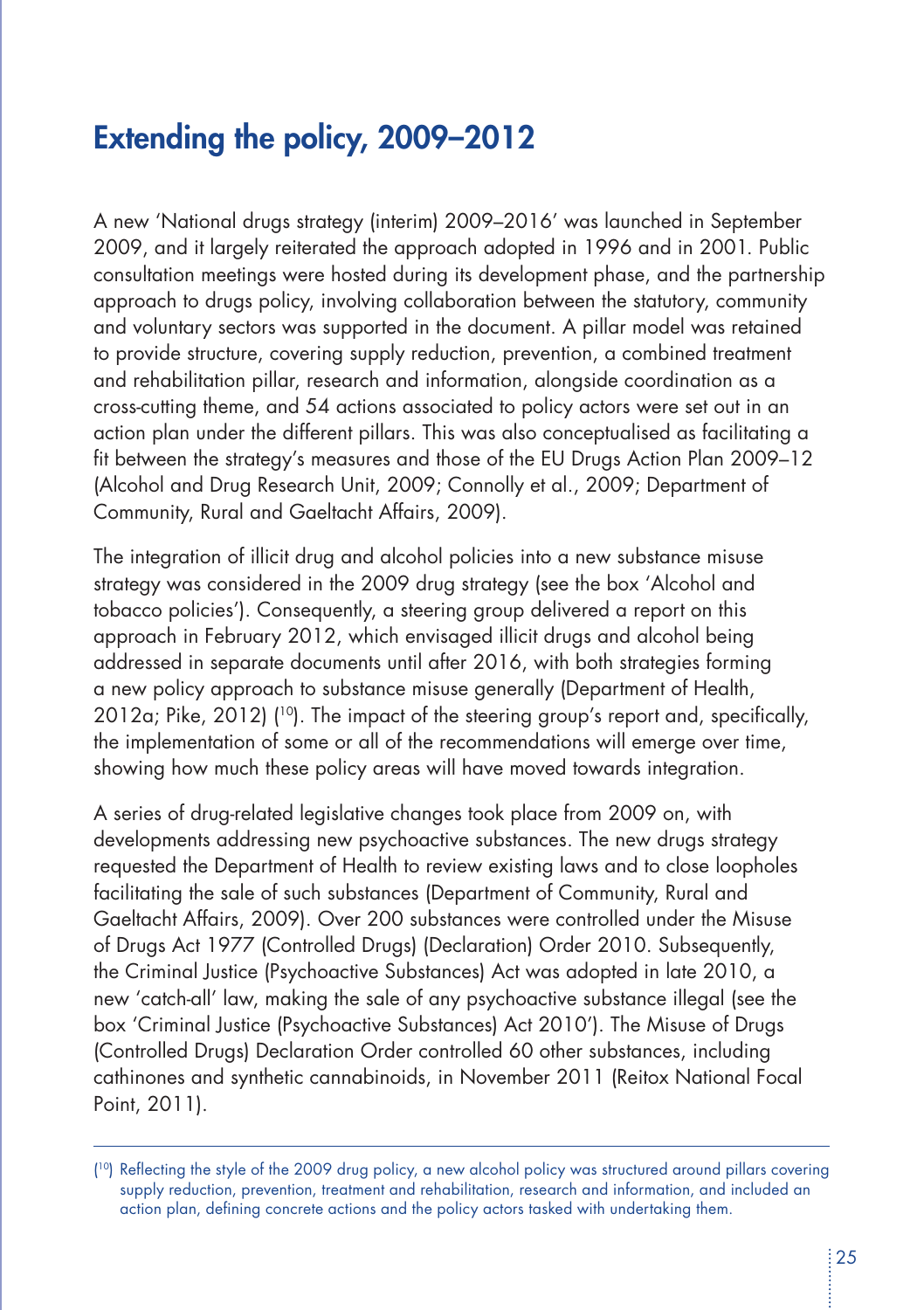#### Alcohol and tobacco policies

Since 2011, the Department of Health is responsible for alcohol and illicit drug policies, two areas that have developed in separate ways (Butler, 2002). Recent initiatives to formulate a substance misuse strategy, covering alcohol and drugs, follow earlier policy work on alcohol use by different working groups and committees, such as, the 1996 national alcohol policy (Department of Health, 1996; Hope and Butler, 2010).

The Intoxicating Liquor Acts 2000, 2003 and 2008 are the central legislation governing the control and supply of alcohol (Pike, 2012). The minimum age for the purchase of alcohol (beer, wine, spirits) is 18 in off- and on-license premises. National level restrictions control the hours and days that alcohol can be sold. Ireland's per capita alcohol consumption for adults over 15 years old in 2009 was 11.3 litres, placing it the tenth highest out of 40 OECD countries, the average being 9.1 litres (Department of Health, 2012a).

Tobacco control policy has developed as a distinct area, disconnected from alcohol and illicit drug policy. A national strategy, 'Towards a tobacco free society', was launched in 2000. The National Tobacco Control Office, part of the Health Service Executive, advises the Minister for Health on the implementation of the strategy and legislation (Pike, 2012). Adopted under section 47 of the Public Health (Tobacco) Act 2000, the Tobacco Smoking (Prohibition) Regulations 2003, introduced a ban on workplace smoking, including licensed premises. Ireland was the first country in the world to adopt such legislation covering all places of work targeting environmental tobacco smoke (Fong et al., 2006). Scoring 69/100, Ireland ranked second out of 30 European countries on the tobacco control scale for its combination of tobacco pricing, bans in public places, information campaigns, bans on advertising, health warnings on packaging and the provision of treatment options for dependent smokers (Joossens and Raw, 2011).

In the area of supply reduction, the strategy called for legislation to be kept under continuous review, and this action, alongside ongoing work and other developments in the broader drug policy context, gave rise to new laws. The Criminal Justice (Amendments) Act 2009 and the Criminal Justice (Surveillance) Act 2009 improved existing law's ability to tackle gang-related crime and violence, and made provision for the use of evidence gathered on criminals and terrorists through covert surveillance. The Criminal Justice (Miscellaneous Provisions) Act 2009 established a gun licensing framework (Pike, 2009a). Offences committed inside and outside the state linked to money laundering and the financing of terrorists were targeted, in line with an EU Directive, in the Criminal Justice (Money Laundering and Terrorist Financing) Act 2010. The Communications (Retention of Data) Act 2011 made provision for the providers of fixed and mobile phone and Internet services to disclose data when certain offences, such as customs offences, are being investigated. Public nuisance related to begging near cash machines was addressed through the Criminal Justice (Public Order) Act 2011. The blood alcohol content for drivers was reduced, and provision made for impairment tests to establish if a driver is under the influence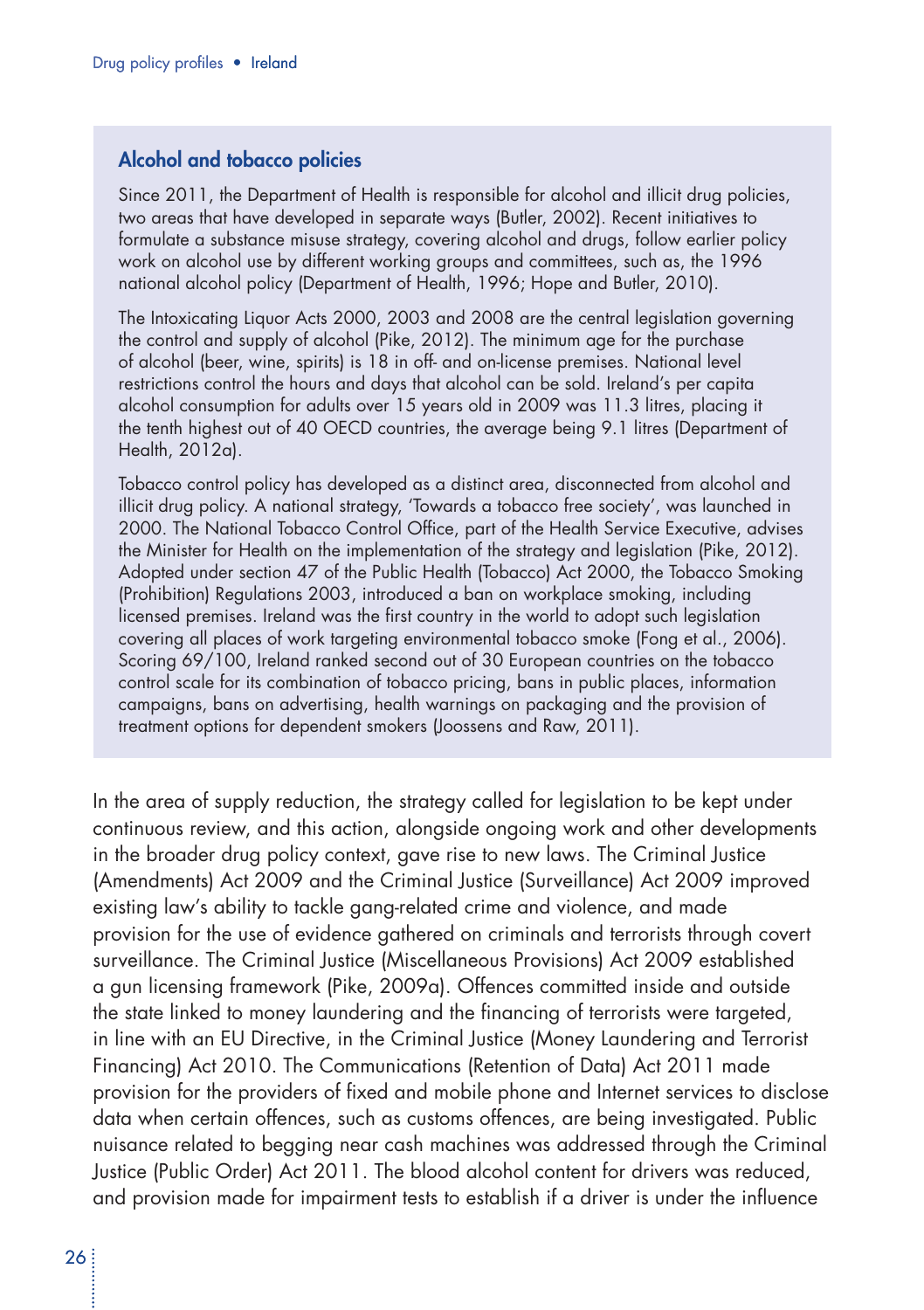#### Criminal Justice (Psychoactive Substances) Act 2010

The Criminal Justice (Psychoactive Substances) Act 2010, entered into force in Ireland on 23 August 2010 as a response to a large number of retail outlets, known as 'head shops', selling new psychoactive substances not controlled under the Irish Misuse of Drugs Acts, but the effects of which can be similar to those of cannabis or cocaine.

The law makes it a criminal offence to advertise, sell or supply, for human consumption, psychoactive substances not specifically controlled under existing legislation. These are legally defined as substances which have the capacity to stimulate or depress the central nervous system, resulting in hallucinations, dependence or significant changes to motor function, thinking or behaviour. Medicinal and food products, animal remedies, intoxicating liquor and tobacco are excluded.

Under the law, high-level police officers can intervene quickly by serving a 'prohibition notice' on an offender. If the offender does not comply with it, the courts can issue a 'prohibition order'. Selling, advertising and non-compliance with a prohibition order are punishable by up to five years in prison. However, no offence or punishment is set out for the users of these substances (Reitox National Focal Point, 2010). Following the adoption of the new law, the number of head shops fell from more than 113 to 19 during 2010, with the remaining outlets no longer selling such substances (Reitox National Focal Point, 2011).

of drugs in the Road Traffic Act 2010, which came fully into force in 2011 (Reitox National Focal Point, 2011).

The delivery and coverage of established treatment and harm reduction services was addressed in the new drugs strategy. A review was sought of the 1998 methadone treatment protocol to maximise treatment availability (Department of Community, Rural and Gaeltacht Affairs, 2009). The external review commissioned by the Health Service Executive recommended altering the protocol to provide for buprenorphine as a treatment and the delivery of level 1 methadone treatment to be part of the criteria for becoming a general practitioner and the number of level 2 doctors — treatment initiators — to be increased alongside the number of patients they can treat, from 35 to 50 (Farrell and Barry, 2010; Reitox National Focal Point, 2011). A call was also made to expand needle and syringe exchange programmes through the establishment of services in 65 locations through community pharmacies (Alcohol and Drug Research Unit, 2009; Department of Community, Rural and Gaeltacht Affairs, 2009).

Mirroring events in the earlier periods of Irish drug policy, a series of changes were made to the drug policy coordination structures. Like the impact of the Strategic Management Initiative in the mid 1990s, these changes were influenced by a 2008 review of the Irish public service by the Organisation for Economic Cooperation and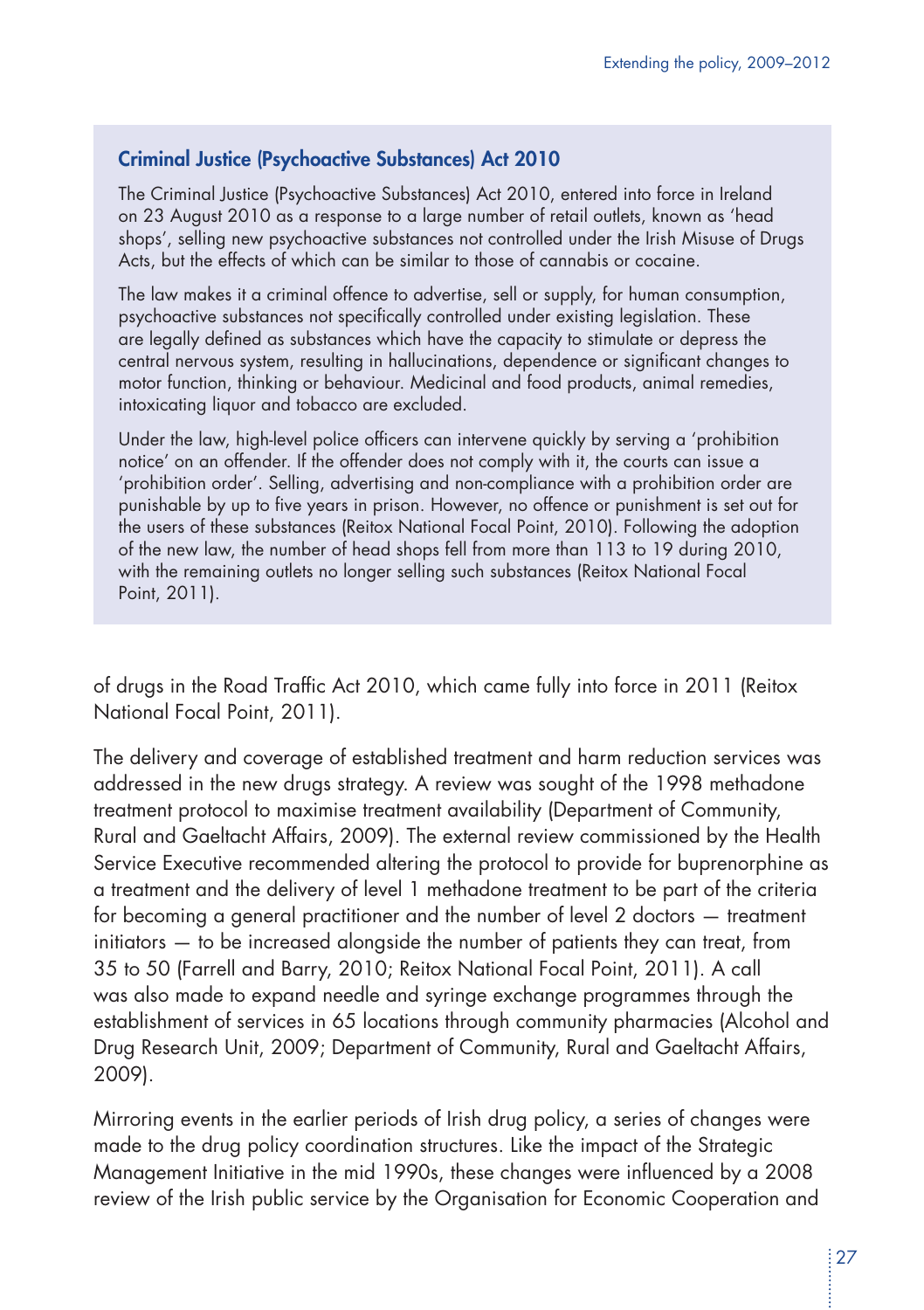Development (Alcohol and Drug Research Unit, 2009; OECD, 2008). The Cabinet Committee on Social Inclusion's remit was adjusted and it was renamed the Cabinet Committee on Social Inclusion, Children and Integration. Reflecting the networked organisation model set out by the OECD review, the Drugs Strategy Unit and the National Drugs Strategy Team were combined into a new structure, the Office of the Minister for Drugs, led by the minister of state for drugs policy (Alcohol and Drug Research Unit, 2009; OECD, 2008; Pike, 2008). Designed as an integrated

#### Drug policy coordination in Ireland

Drug policy is part of the remit of the Cabinet Committee on Social Inclusion, Children and Integration, chaired by the Taoiseach (Prime Minister) and comprised of 14 ministers. Its function is to provide a strategic and integrated approach to social exclusion issues. The minister of state with responsibility for the national drugs strategy and senior civil servants from the Oversight Forum on Drugs attend its meetings.

The Department of Health has overall responsibility for the national drugs strategy. Its Drugs Policy Unit manages the implementation of the strategy and is responsible for the Oversight Forum on Drugs. The Drugs Programme Unit manages and administers the allocation of funds for the Drugs Initiative Programmes undertaken in drugs task force areas and manages the work of the Drugs Advisory Group. The head of the Drugs Policy Unit acts as National Drug Coordinator at the administrative level, while the minister of state with responsibility for the national drugs strategy functions as drug coordinator at the political level.

The Oversight Forum on Drugs operates at the inter-departmental level, with representatives from all departments, agencies, the community and voluntary sectors involved in delivering the national drugs strategy. Meeting four times a year, the Forum reviews the implementation of the strategy and proposes solutions to problems, providing top-level monitoring of the area.

The Drugs Advisory Group is tasked with advising the minister of state with responsibility for the national drugs strategy on policy and operational issues. Comprised of statutory, community and voluntary sector representatives, it supports the work of the drugs task forces.

The National Advisory Committee on Drugs, attached to the Department of Health, is a non-statutory body tasked with conducting, commissioning and analysing research and advising government on policy developments.

Fourteen local and ten regional drugs task forces are involved in the creation of strategies and service development and delivery at the local level. They include members from the statutory, community and voluntary sectors (Alcohol and Drug Research Unit, 2007; Pike, 2011; Reitox National Focal Point, 2011). In 2012, a review of the task forces and the national structures governing them was completed. It recommended that they be renamed 'drug and alcohol task forces', to reflect their role in addressing both drug and alcohol problems, and the Drugs Advisory Group be reconstituted as the National Coordinating Committee for Drug and Alcohol Task Forces (Department of Health, 2012b).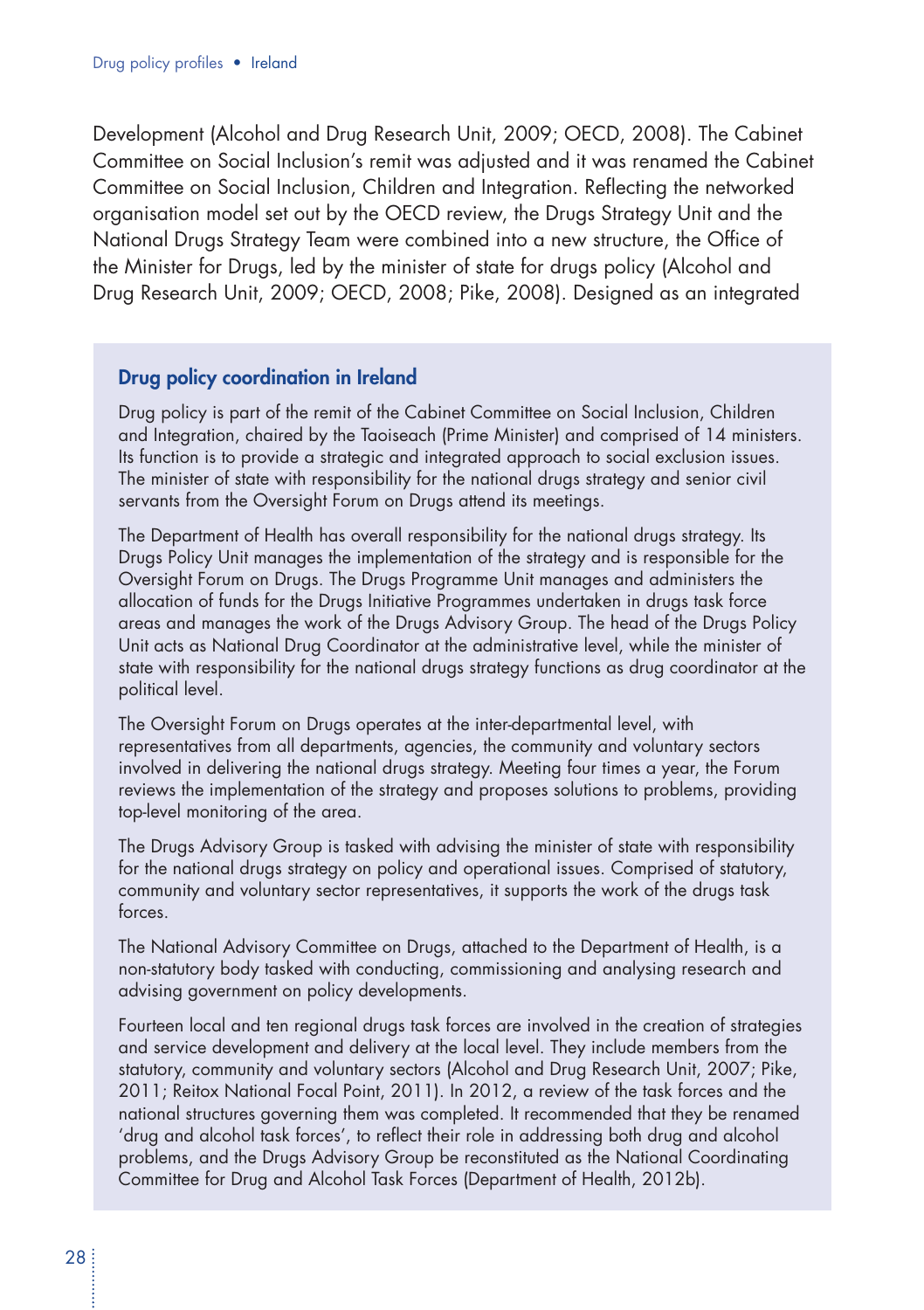coordination system, the Office was made responsible for overall coordination, policy development and management of the drugs task forces (Department of Community, Rural and Gaeltacht Affairs, 2009; Pike, 2008). It was supported in its work by the Drugs Advisory Group, including members from the community and voluntary sectors, to advise on drug strategy operational and policy matters. The new strategy also triggered change in the Inter-Departmental Group on Drugs, which was remodelled as the Oversight Forum on Drugs and designed to support an integrated approach to coordination (Alcohol and Drug Research Unit, 2009; Connolly et al., 2009; Department of Community, Rural and Gaeltacht Affairs, 2009; Pike, 2009b).

March 2011 saw further changes to drug policy coordination, following a change of government. Drugs policy was transferred back to the Department of Health, where it was until the mid 1990s before responsibility for the area was moved to other departments that dealt with local and community development (Pike, 2012). The Office for the Minister of Drugs was closed, while two new structures, the Drugs Policy Unit and the Drugs Programme Unit assumed its functions for drug policy and operational issues. Other structures — the Oversight Forum on Drugs, the Drugs Advisory Group, the local and regional drugs task forces and the National Advisory Committee on Drugs — were retained (Connolly et al., 2012; Reitox National Focal Point, 2011) (see the box 'Drug policy coordination in Ireland').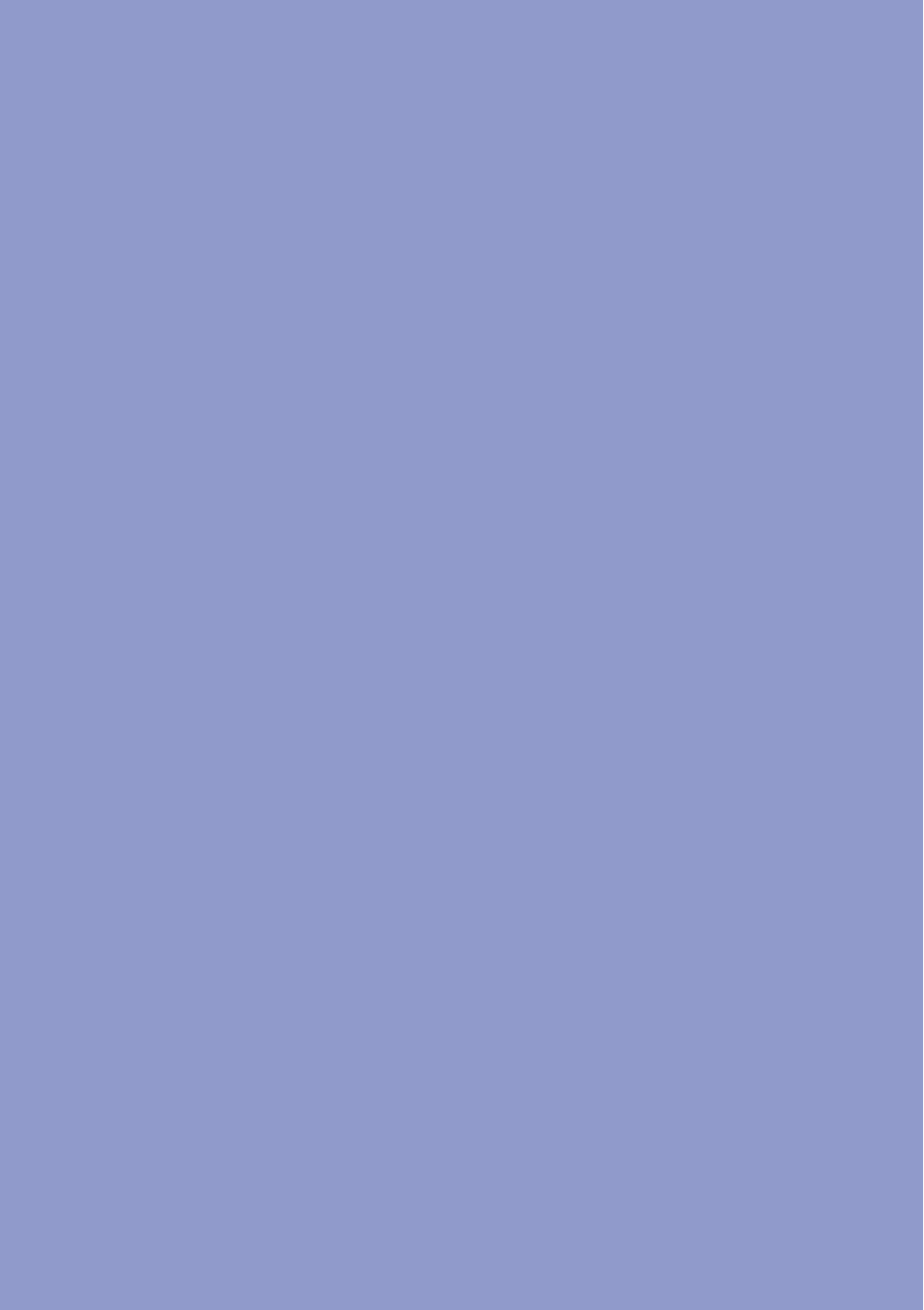## **Conclusions**

While there are many differences in how national drug policies have developed in Europe, the Irish example provides a timeline that reflects some of the broad changes that have taken place in this field. Until the late 1960s, in contrast to the comprehensive polices that are common today, national drug policies in Europe were often more of a compilation of laws and a few measures, coupled with sporadic mental health initiatives. Following an increase in drug-related problems in the late 1960s and throughout the 1970s, modern policies began to emerge in the form of dedicated laws reflecting UN drug conventions and of more specific drug services, which were typically abstinence-orientated residential facilities. This first modern drug policy model came under strong pressure with escalating heroin problems and the spread of HIV among injecting drug users during the 1980s. Consensus among policymakers and other stakeholders on the direction of the action taken in supply reduction appears to have resulted in the development of specialised police forces and new laws to fight organised crime. Drug-demand reduction interventions, however, especially the more controversial harm reduction measures, have often arisen from initiatives at the local level, only becoming endorsed and institutionalised at national level many years later. The achievement of a balance, where supply and demand reduction (including harm reduction) have, at least symbolically, similar weight, took time to develop and to form the national drug strategies that emerged in Europe in the 1990s and 2000s. The public health impetus that drove some of these changes in drugs policy will also, nowadays, raise the question of how drug and alcohol policies can be better linked. Additionally, the development of the 'legal highs' phenomenon triggers new legislative developments, which often focus on those who sell these substances and not on those who use them.

Ireland's drug policy has, however, many distinctive features. One of them is the drug problem itself, which grew rapidly from the early 1980s on, was mainly located in poor areas of the capital city and, at times, linked with violence and public demonstrations. This situation contributed to the impetus for government action in the drugs sphere, which developed at the local level before being fully endorsed, following some delay, in a national policy document. The policy shift that occurred in 1996, and was consolidated in 2001, was a combination of many factors, some of which were outside the realm of drug policy. These included the adoption of the Strategic Management Initiative (i.e. New Public Management) agenda and a partnership approach to public policy aimed at increased stakeholder involvement. The former gave a new expression to drug policy (clear objectives and the use of indicators), while the latter facilitated the involvement of stakeholders with different views in implementing the policy. In addition, the influence of drug policy at the EU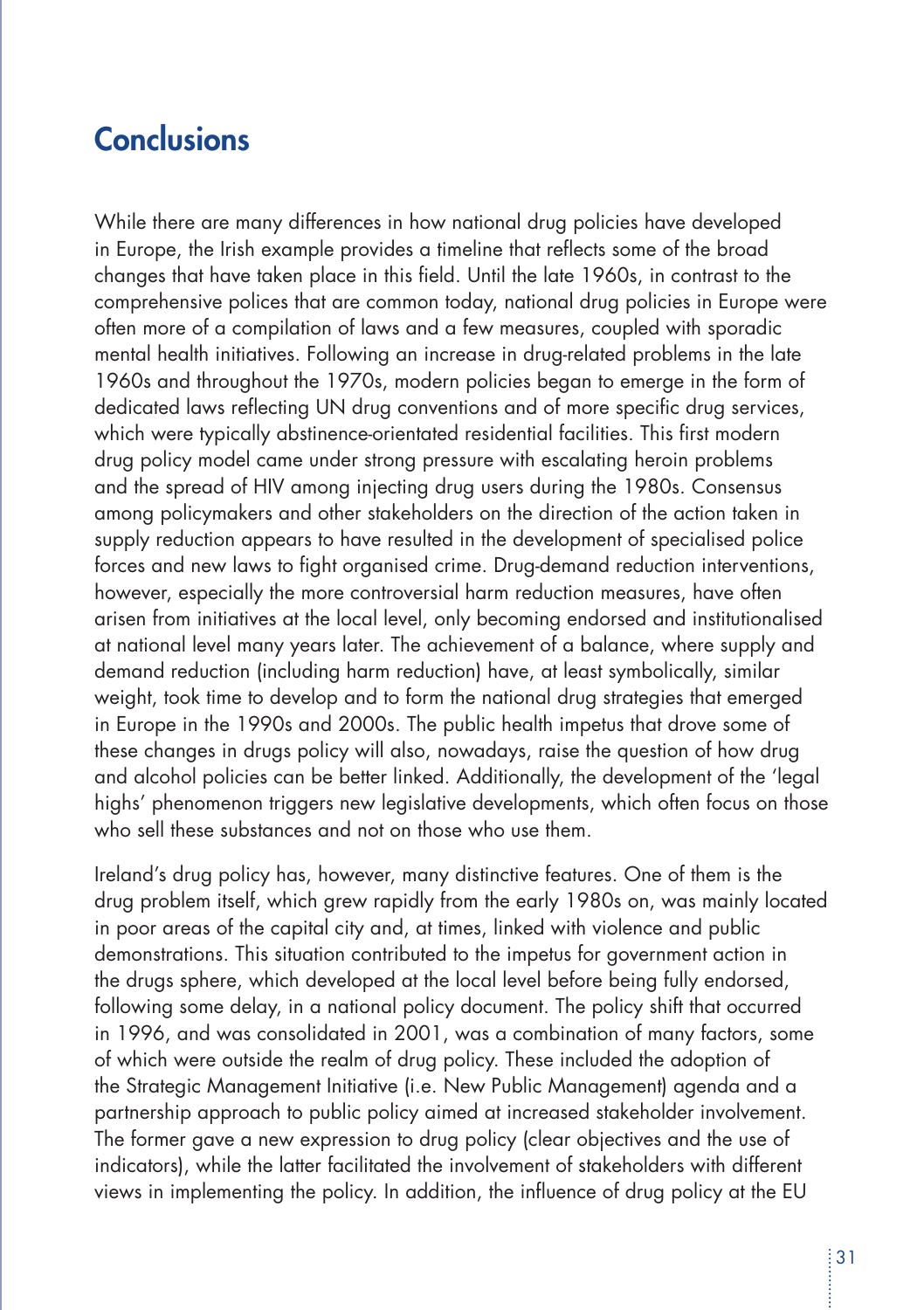#### Ireland's drug situation

The Irish drug situation is characterised by a level of drug use in the general population that is often close to the European average. For example, last-year cannabis use among young adults (aged 15–34) was 10.3 % in 2010/11, below the current European average of 12.4 %. The Irish figure for last-year cocaine use among 15- to 34-yearolds was 2.8 % in 2010/11, compared to an estimated current average of 2.1 % for the European Union and Norway. In terms of trends, general population surveys show a stable situation regarding both cannabis and cocaine use among adults in Ireland. However, among 15- to 16-year-old school students, the number reporting having ever used cannabis decreased from 39 % in 2003 to 18 % in 2011 (EMCDDA, 2012a).

The most recent (2006) estimate of the number of problem opioid users in Ireland had a central value of 20 790, which represents 7.2 cases per thousand population aged 15–64 and is above the estimated European average of 4.2 cases per thousand. The latest estimate of the number of drug-induced deaths (overdoses) in Ireland was 203 cases in 2009, and represents about 65 cases per million population aged 15–64, with a European average rate of about 20 cases. The number of newly diagnosed HIV cases among drug users (4.9 per million population in 2010) is also above the European average (2.54 cases per million), but it has been showing a downward trend in recent years.

Every year, Irish law enforcement bodies confiscate large quantities of cannabis products, with, in 2010, the quantity of herbal cannabis seized (913 kg) exceeding that of cannabis resin (748 kg). Seizures of cocaine and heroin fluctuate from about 5 kg to 330 kg a year for each of the substances, with the exception of 2007, when almost 2 tonnes (1 752 kg) of cocaine was seized.

See EMCDDA (2012b) for further information.

and UN levels also played a role in shaping the expression of drug policy in national strategies (Pike, 2008).

Like many European countries, drug policy coordination has been developed at three broad levels in Ireland: the inter-departmental (or inter-ministry), the operational, and the regional or local. Several phases of structural change in these mechanisms have taken place. At times, this has been linked to changes in government and how drug policy's relationship with other policy areas, such as community development and social inclusion, was framed (Pike, 2008). Despite these shifts, the underlying approach to working with different sectors and maintaining three levels of coordination has remained relatively stable, with structures initially at the local and later the regional levels taking on increased importance from the mid 1990s onwards. The Irish model of drug treatment also evolved in a pragmatic and comprehensive way towards the end of the 1990s. This is evident from its expansion through the development of prescribing guidelines for methadone maintenance, coupled with increased utilisation of the established primary care network — family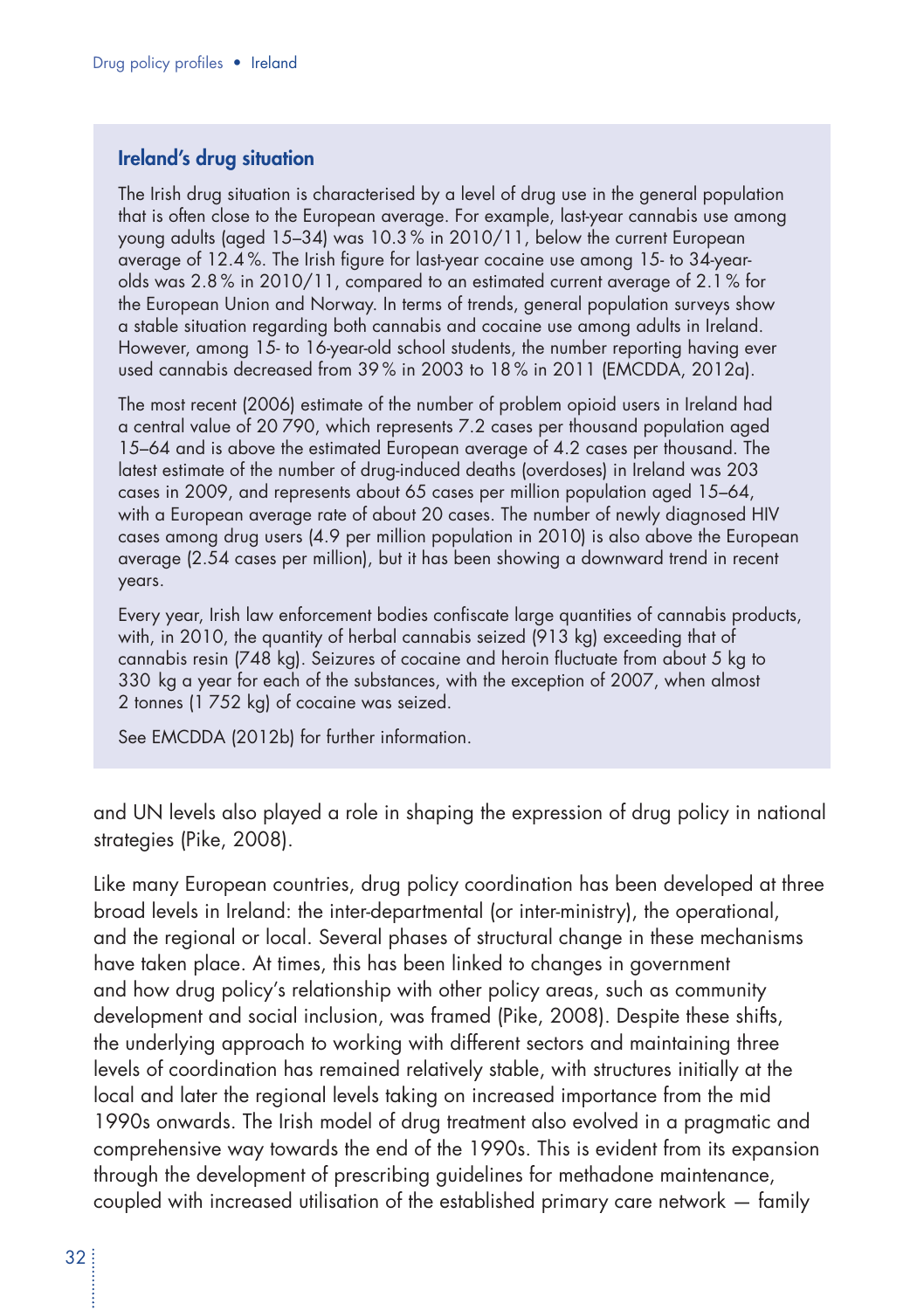doctors and community pharmacists — to deliver drug treatment. Importantly, this system has been consistently complemented by community and voluntary sector service provision, particularly in terms of harm reduction and low-threshold services.

Today's Irish drugs policy may be viewed as balanced, with strong supply and demand reduction features, expressed in a managerial style that seeks to generate a high level of consensus through stakeholder involvement, building on internationally established best practices. Changes in the drug situation, which have seen the drug problem spread across the country during the 2000s, within a climate of national and international economic difficulties have created a context in which this policy model and the problems it responds to may undergo further changes. One of them may be establishing a national substance misuse strategy, covering illicit drugs and alcohol. However, the merits and feasibility of this approach are still being reviewed.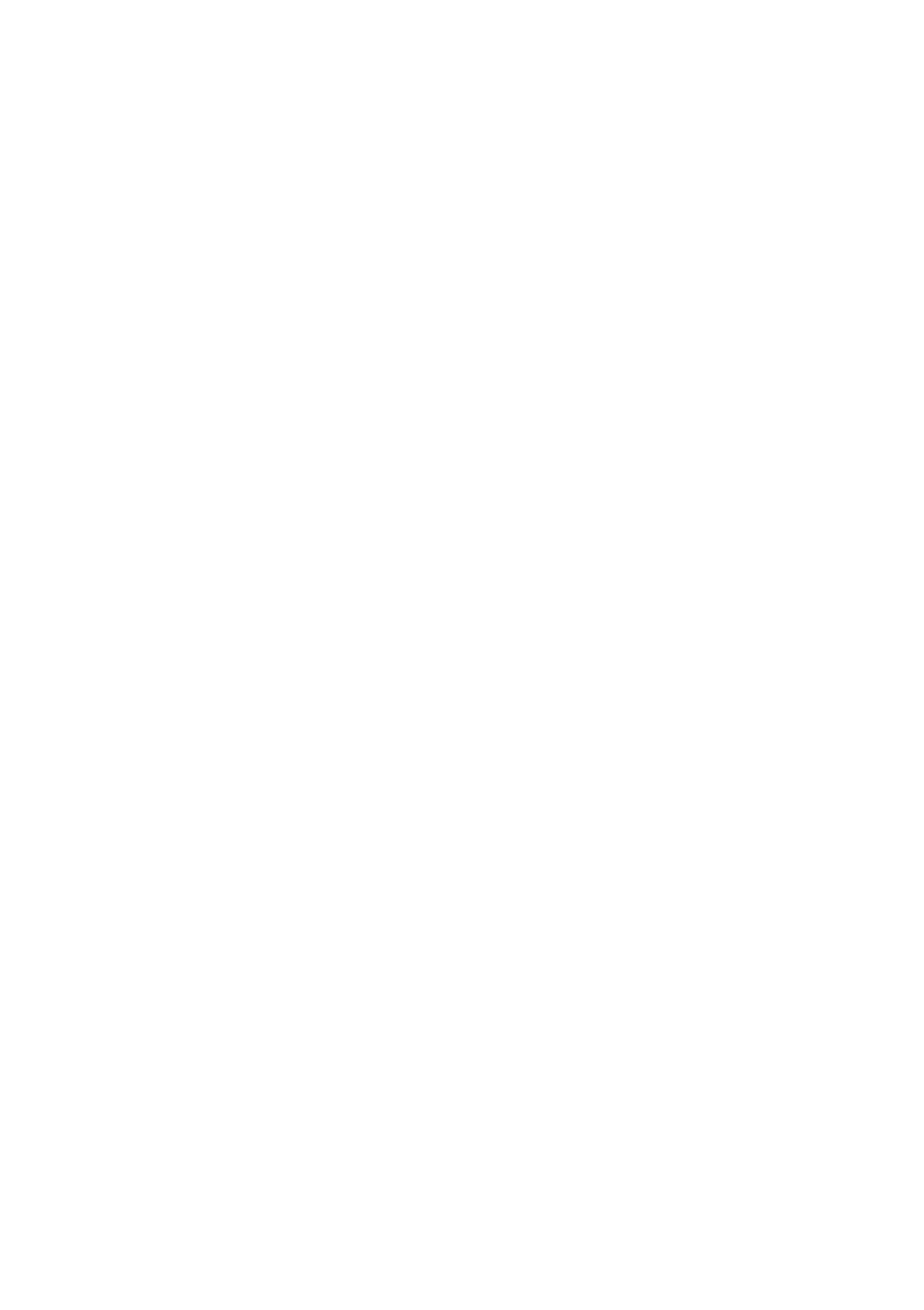# References

Alcohol and Drug Research Unit (2007), *2007 National report (2006 data) to the EMCDDA by the Reitox National Focal Point. Ireland: new developments, trends and in-depth information on selected issues,* Health Research Board, Dublin.

Alcohol and Drug Research Unit (2008*), 2008 National report (2007 data) to the EMCDDA by the Reitox National Focal Point. Ireland: new developments, trends and in-depth information on selected issues*, Health Research Board, Dublin.

Alcohol and Drug Research Unit (2009), *2009 National report (2008 data) to the EMCDDA by the Reitox National Focal Point. Ireland: new developments, trends and in-depth information on selected issues*, Health Research Board, Dublin.

Bellerose, D., Carew, A., Lyons, S. and Long, J. (2009), *Trends in treated problem cocaine use in Ireland, 2002 to 2007,* HRB Trends Series 6, Health Research Board, Dublin.

Butler, S. (1991), 'Drug problems and drug policies in Ireland: a quarter of a century reviewed', *Administration* 39(3), pp. 210–33.

Butler, S. (2002), *Alcohol, drugs and health promotion in modern Ireland*, Institute of Public Administration, Dublin.

Butler, S. (2007), 'Rabbitte revisited: the first report of the Ministerial Task Force on Measures to Reduce Demand for Drugs — ten years on', *Administration* 55(3), pp. 125–144.

Butler, S. and Mayock, P. (2005), ' "An Irish solution to an Irish problem": harm reduction and ambiguity in the drug policy of the Republic of Ireland', *International Journal of Drug Policy* 16(6), pp. 415–22.

Comiskey, C. (1998), Estimating the prevalence of opiate drug use in Dublin, Ireland during 1996, Department of Health and Children, Dublin.

Commission of Inquiry on Mental Illness (1966), *Report of the Commission of Inquiry on Mental Illness*, Stationery Office, Dublin.

Connolly, J. (2010), 'Drug treatment court to continue operating', *Drugnet Ireland* 35, p. 23, Health Research Board, Dublin.

Connolly, J. (2012), 'Mandatory minimum sentencing', *Drugnet Ireland* 41, pp. 23–24, Health Research Board, Dublin.

Connolly, J., Foran, S., Donovan, A. M., Carew, A. M. and Long, J. (2008), *Crack cocaine*  in the Dublin region: an evidence base for a crack cocaine strategy, HRB Research Series 6, Health Research Board, Dublin.

Connolly, J., Galvin, B., Keane, M., Long, J., Lyons, S., Mongan, D. and Pike, B. (2009), 'New drugs strategy published', *Drugnet Ireland* 31, pp. 1–10.

Connolly, J., Galvin, B., Keane, M., Long, J., Lyons, S. and [Pike, B](http://www.drugsandalcohol.ie/view/people/Pike=3ABrigid=3A=3A.html). (2012), 'Drugnet Ireland 10 years on: what have we learned?', *Drugnet Ireland* 40, pp. 12–16.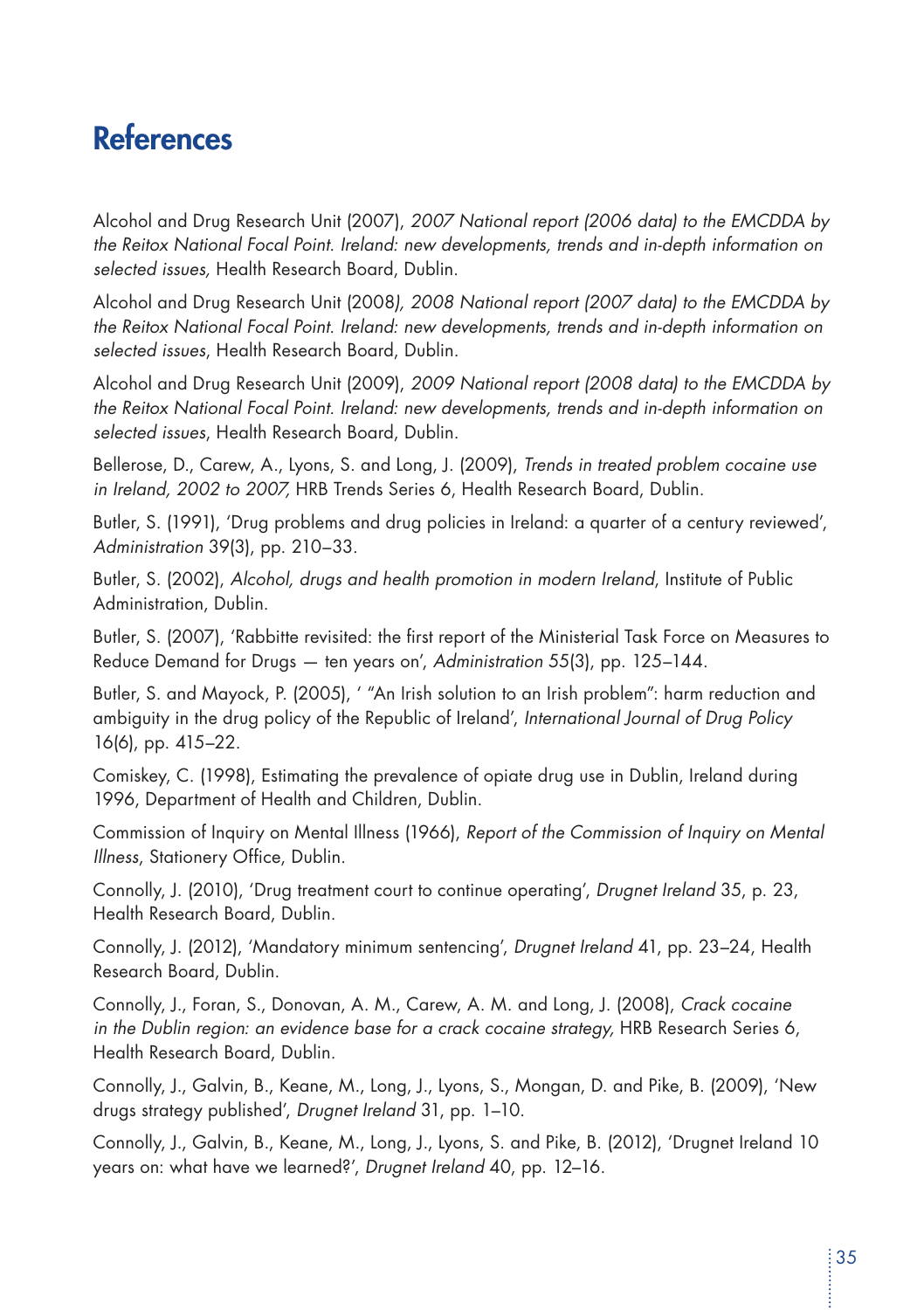Dean, G., Bradshaw, J. and Lavelle, P. (1983), *Drug misuse in Dublin 1982–1983: investigation in a North Central Dublin area and in Galway, Sligo and Cork*, Medico-Social Research Board, Dublin.

Department of Community, Rural and Gaeltacht Affairs (2004), *National drugs strategy 2001–2008*: progress report, Stationery Office, Dublin.

Department of Community, Rural and Gaeltacht Affairs (2005), *Mid-term review of the national drugs strategy 2001–2008: report of the steering group,* Stationery Office, Dublin.

Department of Community, Rural and Gaeltacht Affairs (2007), *National drugs strategy 2001–2008: report of the Working Group on Drugs Rehabilitation*, Stationery Office, Dublin.

Department of Community, Rural and Gaeltacht Affairs (2009), *National drugs strategy (interim) 2009–2016*, Stationery Office, Dublin.

Department of Health (1993), Report of the expert group on the establishment of a protocol for the prescribing of methadone, Department of Health, Dublin.

Department of Health (1996), *National alcohol policy: Ireland*, Stationery Office, Dublin.

Department of Health (2012a), *Steering group report on a national substance misuse strategy*, Department of Health, Dublin.

Department of Health (2012b), *Report on the review of drugs task forces and the national structures under which they operate*, Department of Health, Dublin.

Department of Justice (1997), *Tackling crime: discussion paper*, Stationery Office, Dublin.

Department of Justice, Equality and Law Reform (2010), Review *of the drug treatment court,* Stationery Office, Dublin.

Department of the Taoiseach (1987), *Programme for national recovery,* Stationery Office, Dublin.

Department of the Taoiseach (1996), *Delivering better government: second report of the coordinating group of secretaries: a programme of change for the Irish civil service*, Stationery Office, Dublin.

Department of Tourism, Sport and Recreation (2001), *Building on experience: national drugs strategy 2001–2008*, Stationery Office, Dublin.

Doyle, J. and Ivanovic, J. (2010), *National drugs rehabilitation framework document*, National Drugs Rehabilitation Implementation Committee, Health Services Executive, Dublin.

Drug Misuse Research Division (1999), *National report on drug issues: Ireland 1999*, Health Research Board, Dublin.

Drug Misuse Research Division (2000), *Ireland: drug situation 2000, report to the EMCDDA by the Reitox National Focal Point of Ireland*, Health Research Board, Dublin.

Drug Misuse Research Division (2001), *Ireland: drug situation 2001, report to the EMCDDA by the Reitox National Focal Point of Ireland*, Health Research Board, Dublin.

Drug Misuse Research Division (2006), *2006 National report (2005 data) to the EMCDDA by the Reitox National Focal Point. Ireland: new developments, trends and in-depth information on selected issues*. Health Research Board, Dublin.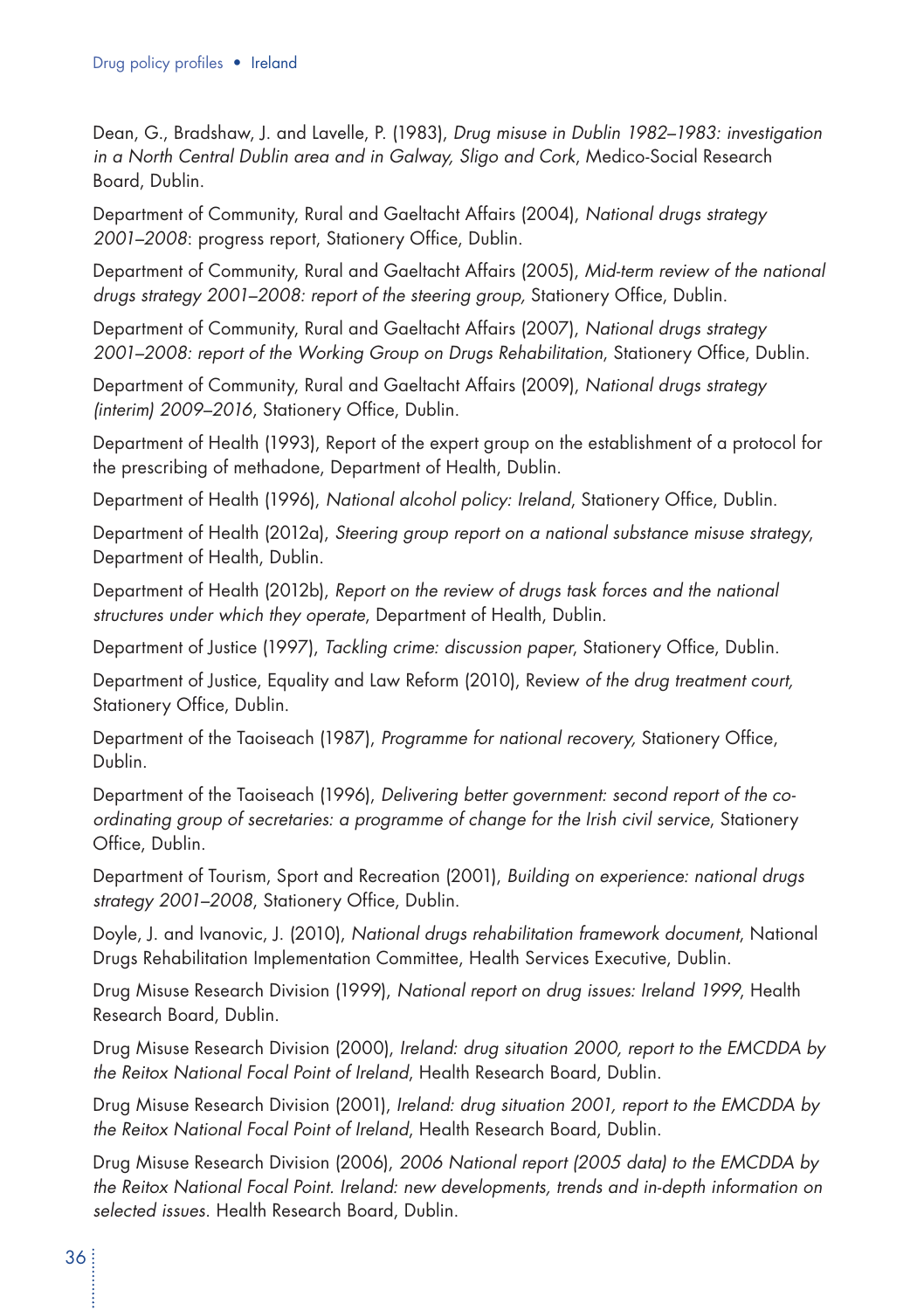Drug Research Division (1997), *National report on drug issues: Ireland 1997*, Health Research Board, Dublin.

EMCDDA (European Monitoring Centre for Drugs and Drug Addiction) (2009), *Drug offences: sentencing and other outcomes*, Publications Office of the European Union, Luxembourg.

EMCDDA (2012a), *Annual report 2012: on the state of the drugs problem in Europe*, Publications Office of the European Union, Luxembourg.

EMCDDA (2012b), *Country overview: Ireland.*

Available at: http://www.emcdda.europa.eu/publications/country-overviews/ie

Farrell, M. and Barry, J. (2010), *The introduction of the opioid treatment protocol*, Health Service Executive, Dublin.

Flynn, S. and Yeats, P. (1985), *Smack: the criminal drugs racket in Ireland*, Gill and Macmillan Ltd., Dublin.

Fong, G. T., Hyland, A., Borland, R., Hammond, D., Hastings, G., McNeill, A. et al. (2006), 'Reductions in tobacco smoke pollution and increases in support for smoke-free public places following the implementation of comprehensive smoke-free workplace legislation in the Republic of Ireland. Findings from the ITC Ireland/UK survey', *Tobacco Control* 15(S3), pp. 53–58.

Harvey, B. (2012), *Downsizing the community sector: changes in employment and services in the voluntary and community sector in Ireland, 2008–2012*, Irish Congress of Trade Unions, Dublin.

Hope, A. and Butler, S. (2010), 'Changes in consumption and harms, yet little policy progress — Trends in alcohol consumption, harms and policy: Ireland 1990–2010', *Nordic Studies on Alcohol and Drugs* 27(5), pp. 479–95.

Irish Prison Service (2000), *Report of the steering group on prison based drug treatment services*, Irish Prison Service, Dublin.

Irish Prison Service (2001), *Report of the group to review the structure and organisation of prison health care services*, Irish Prison Service, Dublin.

Joossens, L. and Raw, M. (2011), *The Tobacco Control Scale 2010 in Europe*. Available at: [http://www.ensp.org/sites/default/files/TCS\\_2010\\_in\\_Europe\\_FINAL.pdf](http://www.ensp.org/sites/default/files/TCS_2010_in_Europe_FINAL.pdf)

Keane, M. (2007), *Social reintegration as a response to drug use in Ireland*, HRB Overview Series 5, Health Research Board, Dublin.

Keane, M. (2011), 'The national drugs rehabilitation framework', *Drugnet Ireland* 36, pp. 5–6.

Kelly, A., Carvalho, M. and Teljeur, C. (2003), *A 3-source capture recapture study of the prevalence of opiate use in Ireland 2000 to 2001: key findings summary tables,* Department of Community Health and General Practice, Trinity College Dublin.

Keogh, E. (1997), *Illicit drug use and related criminal activity in the Dublin metropolitan area*, Garda Síochána, Dublin.

Kirkpatrick, D. G. (2000), Definitions of public policy and the law. Available at: http://www.musc.edu/vawprevention/policy/definition.shtml/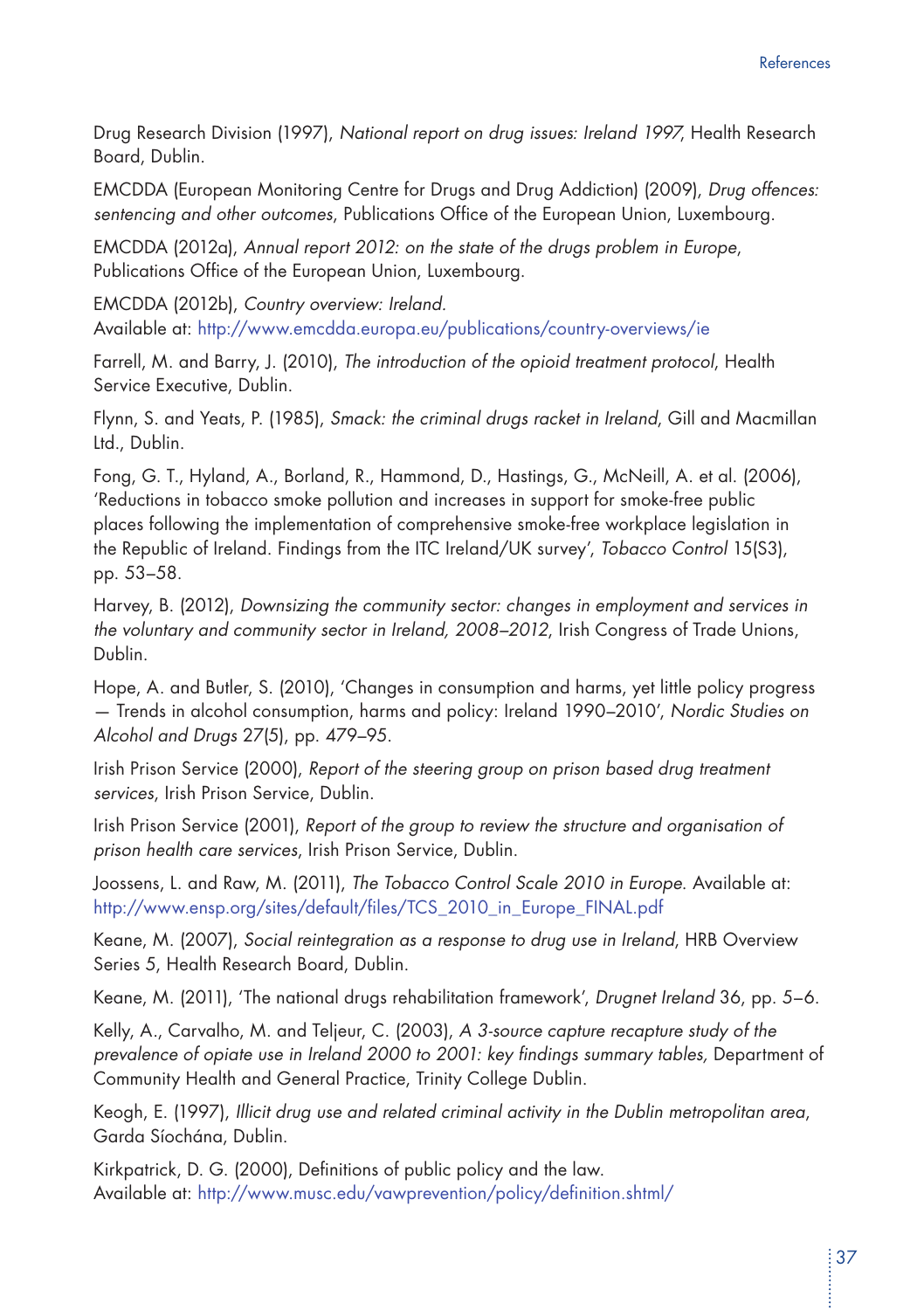Law Reform Commission (2011), *Consultation paper: mandatory sentences*, Law Reform Commission, Dublin.

Methadone Prescribing Implementation Committee (2005), *Review of the methadone treatment protocol*, Department of Health and Children, Dublin.

Ministerial Task Force on Measures to Reduce the Demand for Drugs (1996), *First report of the Ministerial Task Force on Measures to Reduce the Demand for Drugs, Department of Taoiseach,* Dublin.

National Advisory Committee on Drugs (2003a), *Progress report*, Stationery Office, Dublin.

National Advisory Committee on Drugs (2003b), *An overview of cocaine use in Ireland*, Stationery Office, Dublin.

National Advisory Committee on Drugs (2007), *An overview of cocaine use in Ireland: 2 — a joint report from the National Advisory Committee on Drugs (NACD) and the National Drugs Strategy Team (NDST)*, Stationery Office, Dublin.

National AIDS Strategy Committee (1992), *Reports and Recommendations of the Sub-Committees of the National Strategy Committee on: Care and management of Persons with HIV/AIDS; HIV/AIDS Surveillance (Interim Report); Education and Prevention Strategies; Measures to Avoid Discrimination Against Persons with HIV/AIDS, National AIDS Strategy* Committee, Dublin.

National Coordinating Committee on Drug Abuse (1986), *First annual report*, Stationery Office, Dublin.

National Coordinating Committee on Drug Abuse (1991), *Government strategy to prevent drug misuse*, Department of Health, Dublin.

OECD (2008), *OECD public management reviews: Ireland — towards an integrated public service*, OECD Publications, Paris.

O'Mahony, P. (2008), *The Irish war on drugs: the seductive folly of prohibition*, Manchester University Press, Manchester.

Pike, B. (2006), 'RDTF strategies push out the boundaries', *Drugnet Ireland* 20, pp. 11–12, Health Research Board, Dublin.

Pike, B. (2008), *Development of Ireland's drug strategy 2000–2007*, HRB Overview Series 8, Health Research Board, Dublin.

Pike, B. (2009a), 'In brief', *Drugnet Ireland* 31, p. 27, Health Research Board, Dublin.

Pike, B. (2009b), 'New drugs strategy published', *Drugnet Ireland* 31, pp. 2–10, Health Research Board, Dublin.

Pike, B. (2011), *EMCDDA structured questionnaire 32: drug policy, evaluation and coordination,*  unpublished, Health Research Board, Dublin.

Pike, B. (2012), 'Coherency of Irish policies on illicit drugs, alcohol and tobacco', in Muscat, R. and Pike, B. (editors), *Reflections on the concept of coherency for a policy on psychoactive substances and beyond*, Council of Europe Publishing, Strasbourg.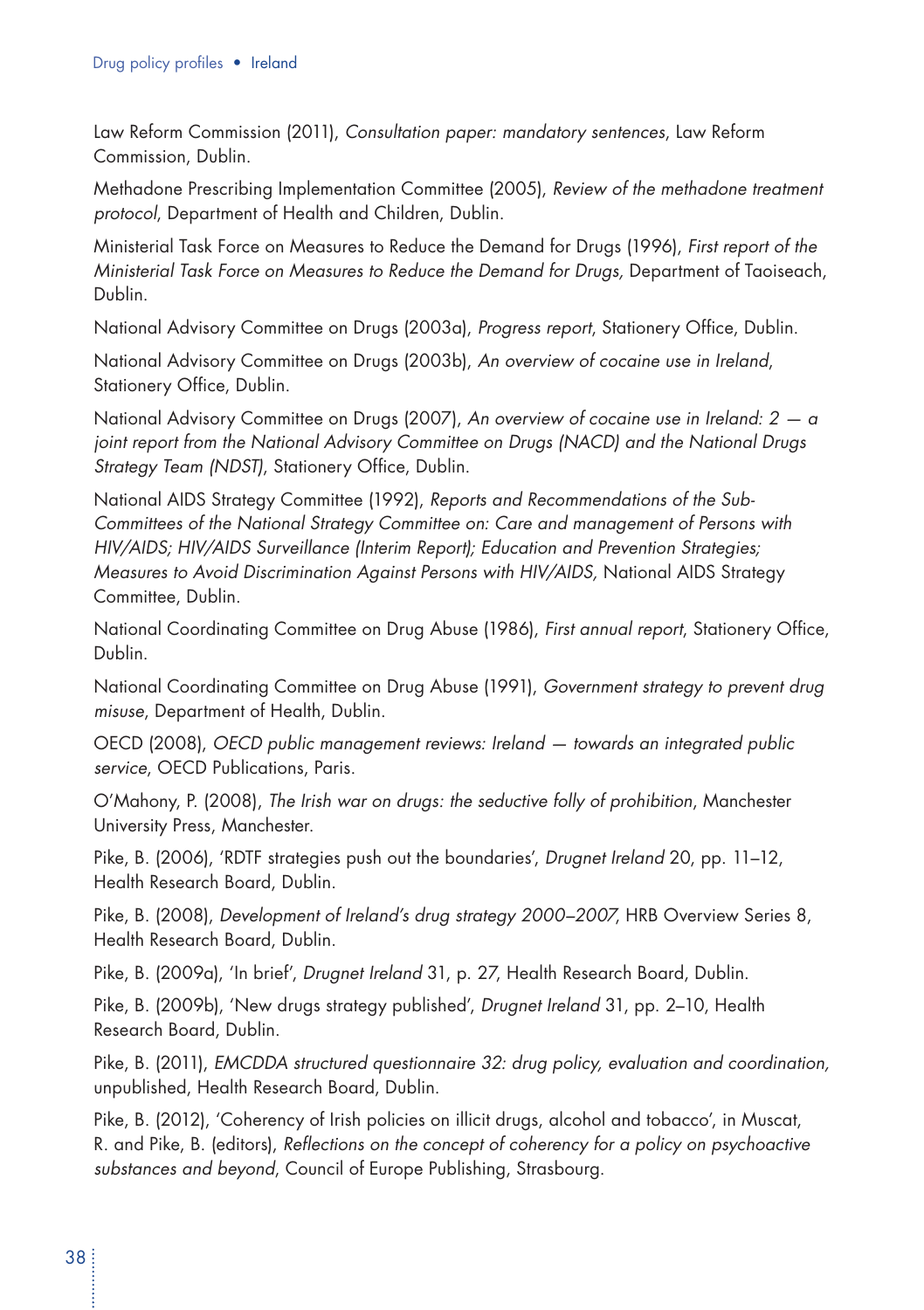Quigley, E. K. (2010), *Drug policy, harm reduction and research in Ireland, 1996–2008*, unpublished Ph.D. thesis, Trinity College Dublin.

Randall, N. (2011), 'Drug policy and rationality: An exploration of the research–policy interface in Ireland', *Drugs: Education, Prevention and Policy* 18(4), pp. 285*–*94.

Reitox National Focal Point (2010), *2010 National report (2009 data) to the EMCDDA by the Reitox National Focal Point. Ireland: new developments, trends and in-depth information on selected issues,* Health Research Board, Dublin.

Reitox National Focal Point (2011), *2011 National report (2010 data) to the EMCDDA by the Reitox National Focal Point. Ireland: new developments, trends and in-depth information on selected issues*, Health Research Board, Dublin.

Ryall, G. and Butler, S. (2011), 'The great Irish head shop controversy', *Drugs: Education, Prevention and Policy* 18(4), pp. 303–11.

Sinclair, H. (2006), 'Case study 1: The use of treatment demand data in the establishment of local drugs task forces in Dublin, Ireland', in Sinclair, H. (editor), *Drug treatment demand data: influence on policy and practice*, Council of Europe Publishing, Strasbourg.

Thomas, S. and Burke, S. (2012), *Coping with austerity in the Irish health system*, *Eurohealth* 18(1), pp. 7–9.

Working Party on Drug Abuse (1971), *Report of the Working Party on Drug Abuse*, Stationery Office, Dublin.

(All Internet sources were accessed in December 2012.)

Authors Eoghan Quigley, Brendan Hughes, Claudia Costa Storti, Frank Zobel

#### Acknowledgements Shane Butler, Johnny Connolly, Michael Farrell, Brian Galvin, Brigid Pike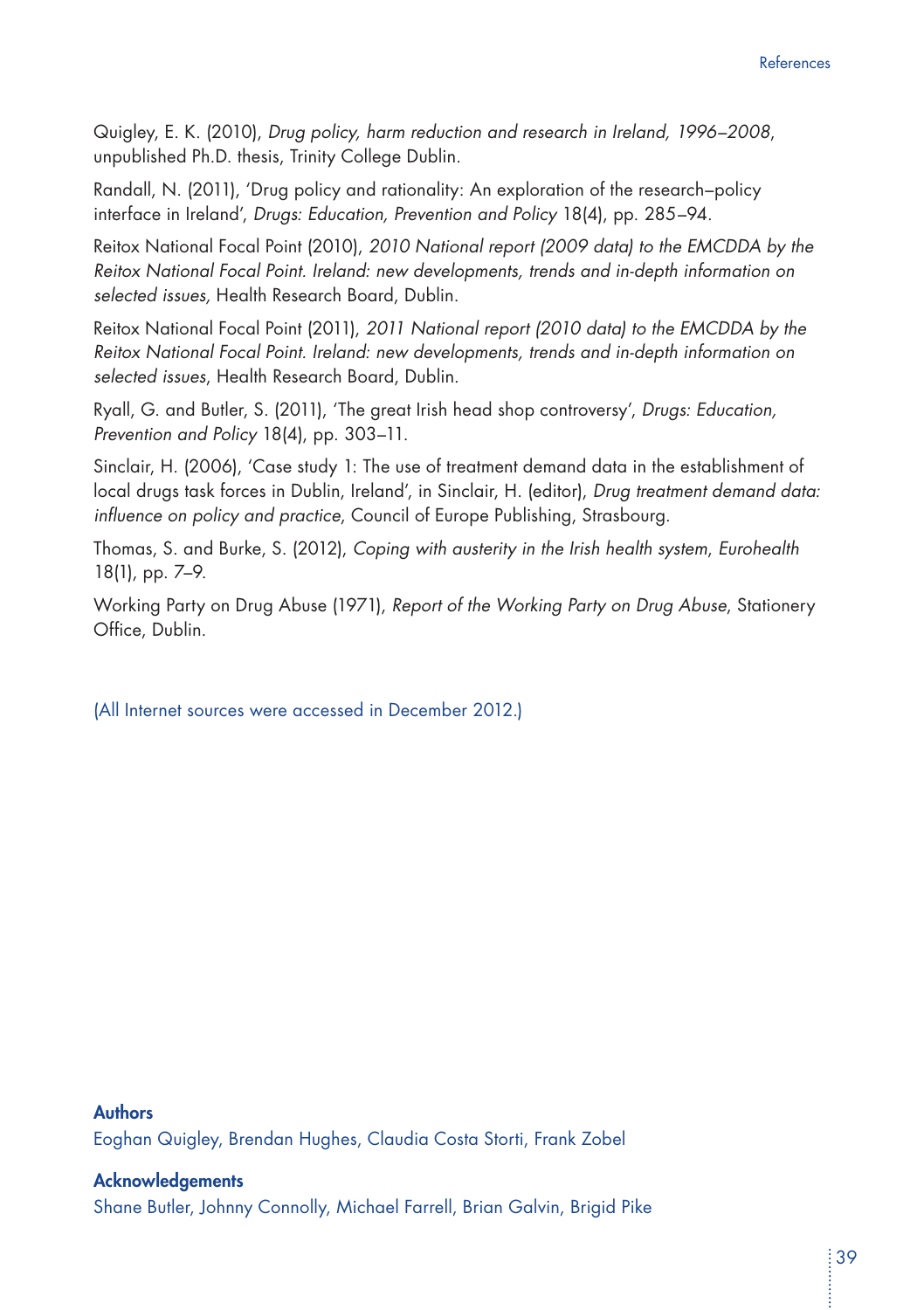European Monitoring Centre for Drugs and Drug Addiction EMCDDA Drug policy profiles Luxembourg: Publications Office of the European Union Drug policy profiles — Ireland  $2013 - 39$  pp.  $- 14.8 \times 21$  cm ISBN 978-92-9168-566-0 doi:10.2810/75991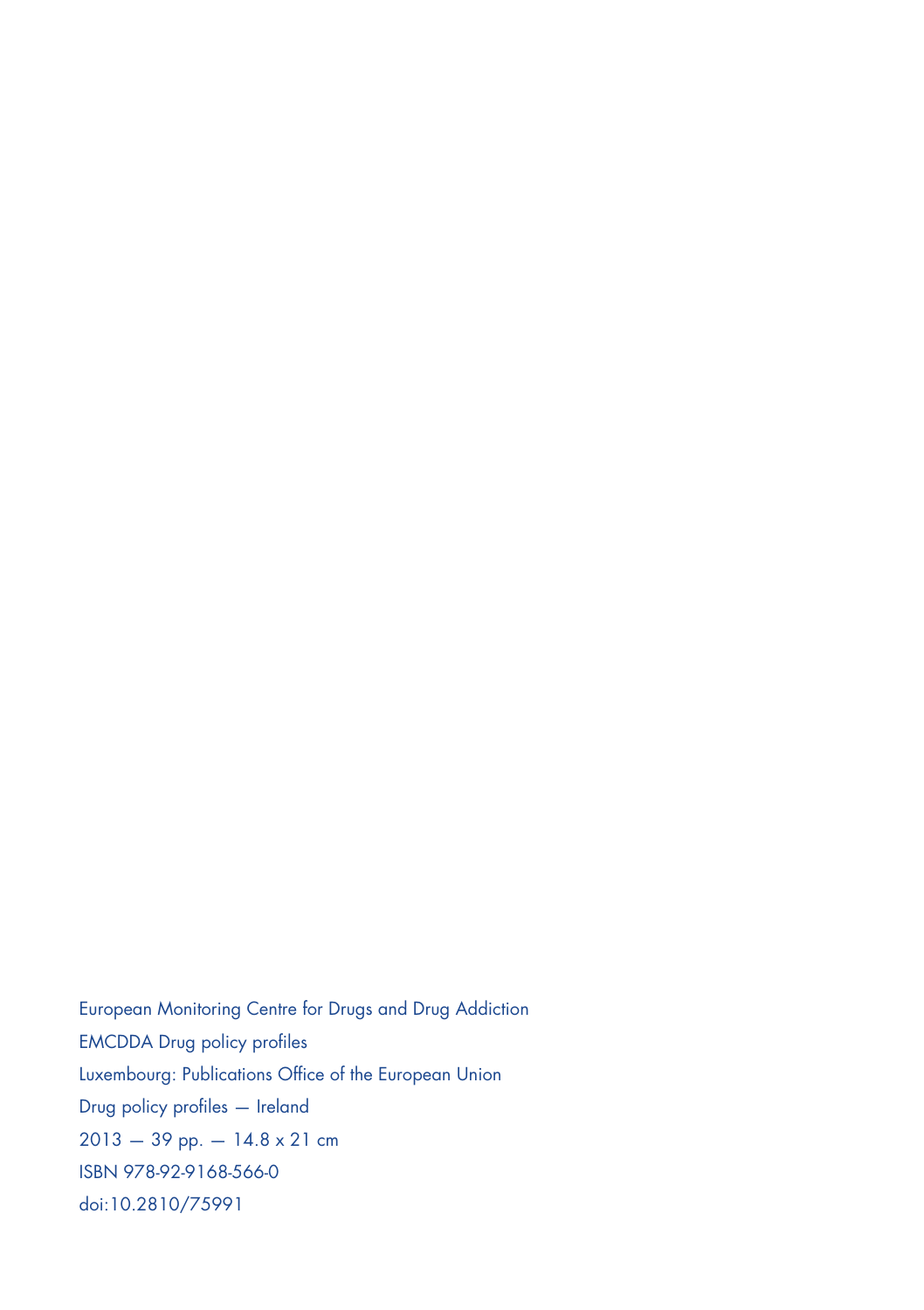#### How to obtain EU publications

Our priced publications are available from EU bookshop (http://bookshop.europa.eu), where you can place an order with the sales agent of your choice.

The Publications Office has a worldwide network of sales agents. You can obtain their contact details by sending a fax to +352 292942758